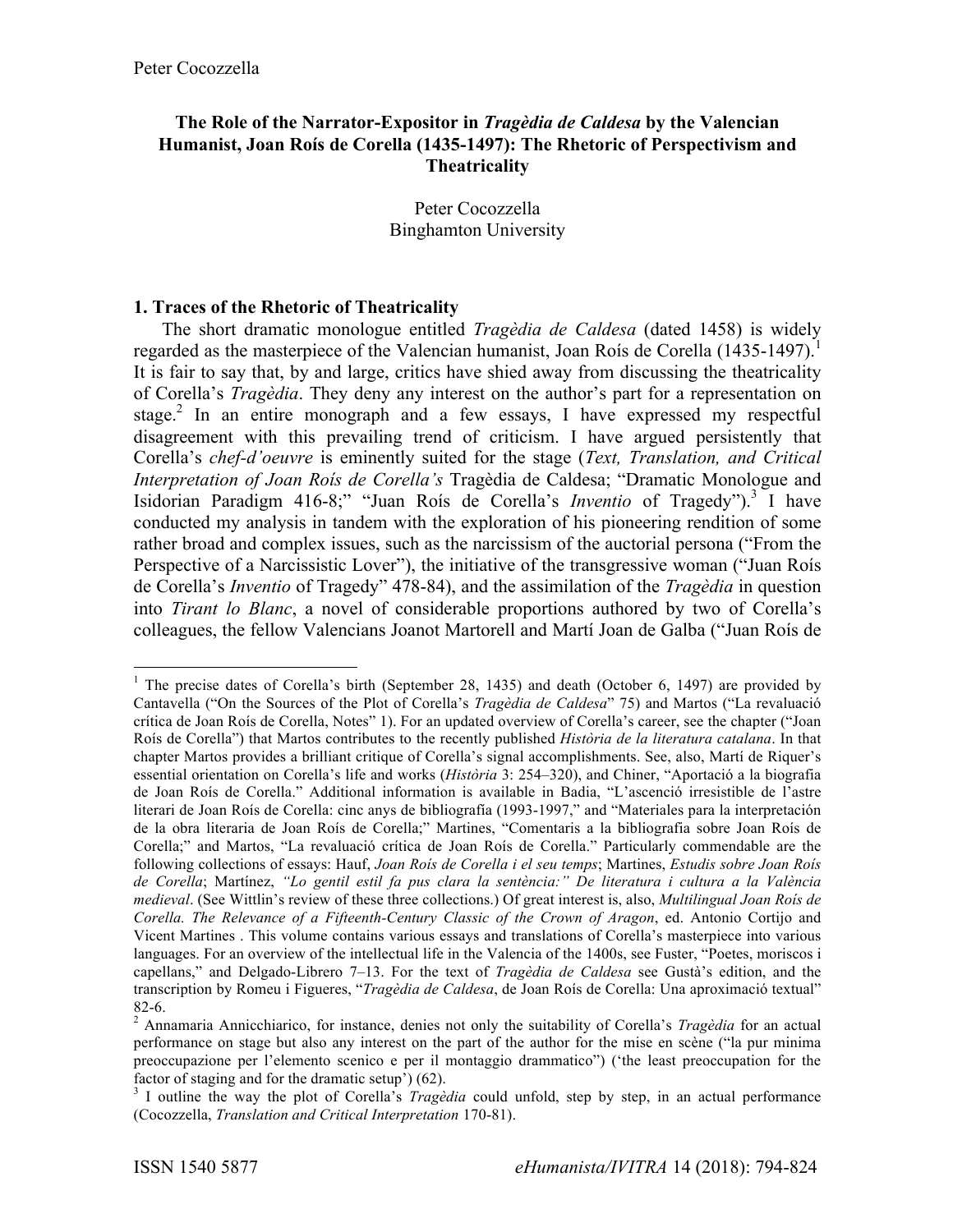On this occasion I intend to sharpen the focus of my argument. I shall limit my discussion to only one factor: the role of the first-person speaker. As I shall try to demonstrate, the speaker embodies the exclusive point of view that he brings to bear on the way we perceive the unfolding of the plot. It is, then, of foremost importance to explore the esthetics of perspectivism inherent in the speaker's role. For a start, we will acknowledge that Corella invests his speaker with the characteristics of the auctorial persona and portrays him as the typical *mártir de amor* ('martyr of love'), so called. We may identify such *mártir* as "the exemplary sufferer" in Susan Sontag's catchy phrase (Sontag 49-57). Quite appropriately, Hispanists would readily recognize him as the iconic exponent of the mournful idiom of suffering prevalent in the lyrics of the *cancioneros* and kindred specimens of the love-centered literature, written within each linguistic domain of Castilian, Catalan, and Galician-Portuguese.<sup>5</sup>

What is truly distinctive in Corella's portrait of the male protagonist qua auctorial persona is the masterful subordination of the dynamics of the narrative to an overarching dramatic effect. Not only does that protagonist provide a straightforward account of the events he experiences; he also highlights them in a special way so as to underscore the power and persistence of their impact. To put it succinctly, our first encounter with the male protagonist of Corella's *Tragèdia* provides the prima-facie evidence of the traits commonly attributed to a literary figure known as "narrator-expositor" or "expository narrator." Crucial for the identification and diagnosis of these traits are two studies authored by, respectively, James T. Monroe and Max Harris. These scholars present a review of various impressive exemplars of the narrator-expositor along the mainstream of a tradition that harks back to the times of Ibn Quzmān of Córdoba (twelfth century) and persists within the Castilian realm well into the 1600s. Here I intend to show that Corella may well be regarded a worthy representative –and a very early one, we may add– of that tradition within the domain not of Castilian but of Catalan.

I believe an appropriate comparison may be drawn with respect to some personages to whom Harris devotes an enlightening commentary. We may take into consideration, for instance, the Shepherd, Shepherdess, and the Sibyl that appear in Diego Sánchez de Badajoz's *Farsa del juego de cañas espiritual*. Worthy of special attention is, also, the unnamed boy that carries out the tasks of announcer and interpreter in a famous episode of Cervantes's *Don Quijote*: namely, the puppet show put on by a shady impresario, known as Maese Pedro (*Don Quijote*, part 2, ch. 26).<sup>6</sup>

What, we may ask, does Corella's *mártir de amor* have in common with the

<sup>&</sup>lt;sup>4</sup> For a recent overview of the scholarship on the magnificent narrative of *Tirant lo Blanc*, see Pujol.<br><sup>5</sup> A. D. Deyermond states that "[t]he Castilian *cancioneros* survive in bewildering number and variety, and

their complex interrelationship is still to be clarified" (*The Middle Ages* 178). Among the numerous *cancioneros* three easily stand out because of their considerable size and the highly representative authors they showcase. The three anthologies are usually identified by the names of, respectively, Juan Alfonso de Baena, Lope de Estúñiga, Hernando del Castillo. (See Deyermond, *The Middle Ages* 178-205.) The extensive bibliography on the *cancioneros* would make quite unwieldy even a select list of studies and primary sources. Roger Boase, and Keith Whinnom offer an invaluable introductory orientation. See, respectively: *The Troubadour Revival*, and *La poesía amatoria cancioneril en la época de los Reyes Católicos*. See, also, *El cancionero del siglo XVI*, ed. by Brian Dutton.<br><sup>6</sup> It is well to bear in mind that Corella's *Tragèdia* antecedes by a span of some one hundred and fifty years

Cervantes's narrative. As is well known, *Don Quijote*, Part 2, in which the puppeteer and his assistance make their appearance, was published in 1615.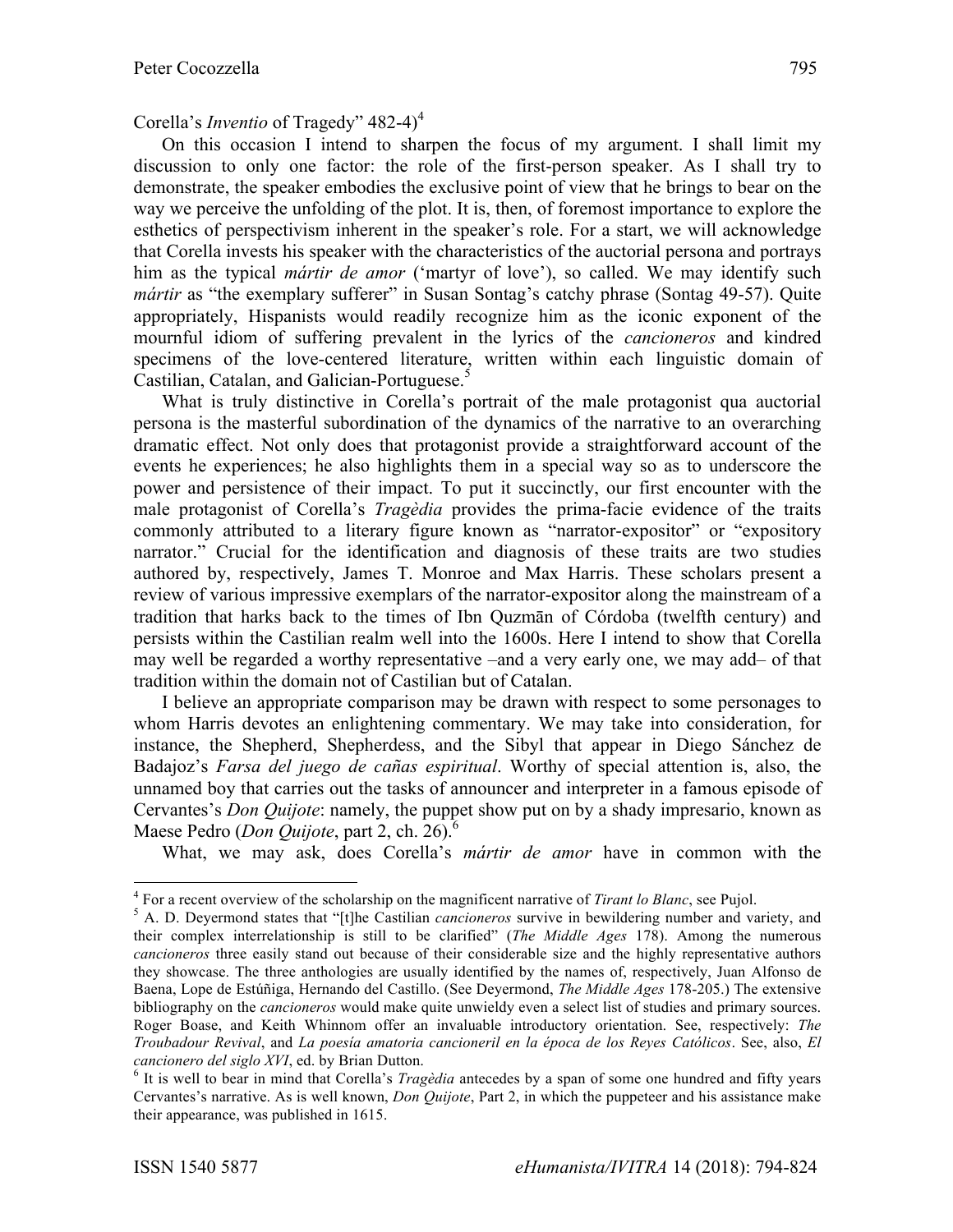outstanding dramatis personae that Harris draws our attention to? The answer, I believe, resides in the awareness that Corella's narrator-expositor foreshadows by decades the ingenious use of rhetoric demonstrated by Sánchez's and Cervantes's respective counterparts. Corella anticipates the other two masters by fully exploiting through a wellrounded, true-to-life literary figure –the narrator-expositor in each case– the technique of bringing into focus in vivid detail a scene that will remain impressed in the mind of the reader, converted by that very technique into a spectator.

In a coup of well-managed verbalization and in the relentless centripetal thrust of his diction, Corella's speaker rivets our attention to an incident he finds utterly shocking and profoundly disconcerting. He recalls that, lately, on the last visit he paid to the incomparable Caldesa, she locked him up in a dark room of her house and left in a hurry, saying that she had to attend to some urgent transaction with another visitor. She promised she would come back before long. That proved to be a false promise. After hours of languishment in that depressing place, the hapless guest got suspicious. He did not know what to make of some noises coming from the adjacent courtyard. Curious as to what was going on, he decided to look through the room's only window –a small one, to be sure. Following is his own account of what he saw:

[L]os meus plorosos ulls mereixqueren veure la tan estimada donzella, que partint-se d'una cambra, gest, paraules, abraçar, ab altres mostres d'amor extrema, d'honestat enemigues, a un enamorat presentà la figura... E, per cas de més adversa fortuna mia, lo darrer comiat al terme de ma oïda arribà, en estil de semblants paraules: "Adéu sies, manyeta!", tancant la darrera síl·laba un deshonest besar... (27)

('[M]y tearful eyes were rewarded with the sight of my beloved damsel. I saw her come out of a room just as she was surrendering her body to a lover, exhibiting all the while the gestures, words, embraces, and other manifestations of passion, wanton to the extreme, offensive to all common decency... And to aggravate the adversity of Lady Fortune toward me, the act of their leave-taking came within the range of my hearing with the sound of the following words: "Good-bye, my little hussy!" The last word was sealed with the smack of a disgusting kiss.')

By a preliminary or summary comparison we readily discern that Corella's artistic alter ego is just as adept as are his signal successors –Sánchez's and Cervantes's analogues– in the masterful use of rhetoric aimed at the complete control of the viewer's perception. I would point out that here "viewer" is synonymous with "reader" or "spectator." Sooner or later, we realize that the individual with "plorosos ulls" of Corella's monologue is no less successful in setting into operation a veritable theater of rhetoric and make-believe (or make-believe through rhetoric) than is Sánchez's Sibyl in conjuring up, in collaboration with her associates, a full-scale epic battle between virtues and vices on a stage that remains empty all the while. By the same token, Corella's tour de force prefigures, even at the distance of some one hundred and fifty years, the oratorical skills of Maese Pedro's assistant. That *Wunderkind* is able to transcend the stodgy histrionics of his master's puppets. He really brings to life a French love story –the rescue of Melisendra by her spouse, Gaiferos– as told in an ancient Spanish ballad.<sup>7</sup>

 $<sup>7</sup>$  In her suggestive essay, Beatriz Mariscal Hay concentrates on not only the impact of the Melisendra episode</sup> on Cervantes's narrative but also the considerable diffusion of the *romance* ('ballad') based on that episode.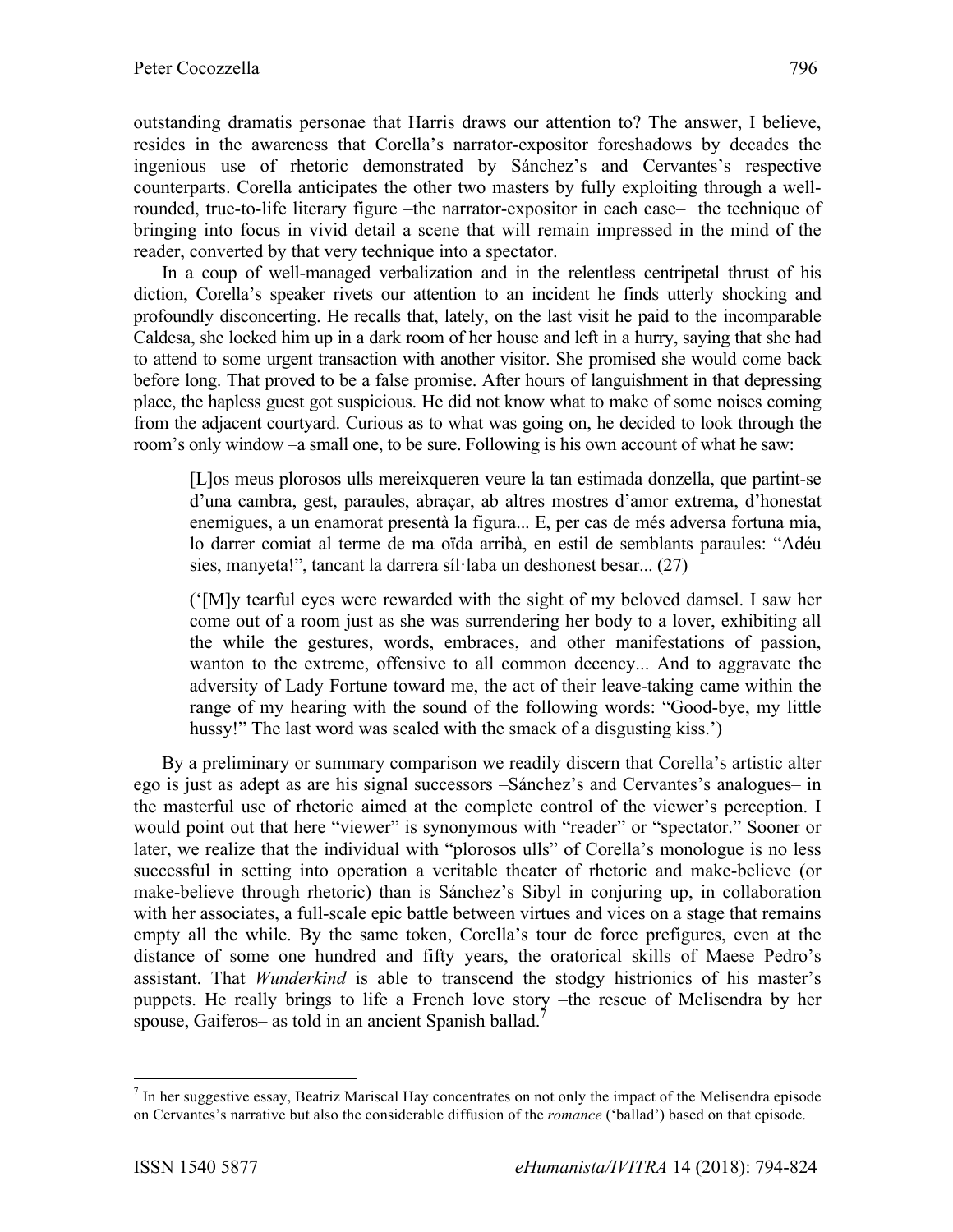It is well to reflect upon what a simple juxtaposition of *Tragèdia de Caldesa* with the two analogues we have just discussed can teach us. To put it succinctly, it shows in the three works a common oratorical strategy, which may be described as follows: the three authors attribute to each respective narrator-expositor a highly inventive rhetoric that challenges the reader-spectator to imagine the essential elements of the plot that are either represented on stage in a sketchy manner, as in a puppet show, or not represented at all, as in Sánchez's whiteout mise en scène.<sup>8</sup> Our brief comparative overview illustrates in Corella and the other authors the utmost importance of rhetoric as an indispensable complement for the action on the stage or even as a substitute for that action and for the stage itself. In the course of my discussion I intend to go into the specifics of the challenge posed by Corella, who paves the way for his readership to become an audience precisely by the manner of seeing what is not overtly apparent in the written text.

The path that Corella opens up for his readership-audience is distinguished by what I would call the syndrome of bountiful language –the very syndrome upon which at a much later date Cervantes would stamp the brand of his own inimitable genius. Not unlike the lad in Cervantes's aforementioned episode, Corella's narrator-expositor uses abundant language, which, although verging on the effusive, ultimately conveys intense emotion and heightened tension, blended into a crescendo that is bound for an explosive denouement. It is worth noting that both Corella's persona and Cervantes's youthful personage intuit the efficacy of maximizing the use of language in order to minimize the range of the narrative. Both use up recitation and declamation in the exact amount that transforms narrative into drama, novelistic plot into performable action.<sup>9</sup>

#### **2. Psychic Space: Compressed Speech as Theatricalized Locus of Grief**

The preliminary comparison of *Tragèdia de Caldesa* with the analogous compositions of a later period has yielded prima facie evidence of a primordial *vis dramatica* shared by the three masterpieces. Now I should like to complement the comparative analysis with a comment or two about the qualities of Corella's dramatics specifically related to the role of the narrator. A few moments of reflection lead us to the realization that Corella generates and develops a keen sense of theatricality out of compacting an abundance of language –the language of the speaker's suffering– into the vessel of a small text. The operation brings about a special effect of the kinetics of compression. This curious mimicking of the factors of basic mechanics segues with the process of creating a good deal of pent-up energy, which naturally exerts pressure to be released. The released energy is precisely the factor that manifests itself in the *vis dramatica* in question. Consequently, operative in Corella's *Tragèdia* is the process of intensification symptomatic of the rhetoric of grief. This very rhetoric is prevalent, as we have indicated, in the lyrics of the *cancioneros*, with which Corella is well acquainted. Equally familiar is Corella with another source of the aforementioned rhetoric of sorrow and mourning: the poetry of Ausiàs March (1400-1459),

<sup>&</sup>lt;sup>8</sup> Martos acknowledges that Corella is quite capable of using the narrative format for a distinctly dramatic intention. In his eloquent commentary on Corella's *Història de Jàson i Medea*, he poignantly states: "La força dramàtica de la història descansa en els recursos de la paraula. . ." ("Joan Roís de Corella" 233).

<sup>9</sup> It may be argued that in the Maese Pedro episode it is Quijote himself that brings to full realization the boy's hyper-dramatic rhetoric. Quijote, we may recall, is not simply a disinterested observer. He participates excitedly, with disastrous consequences, in the fray represented on stage.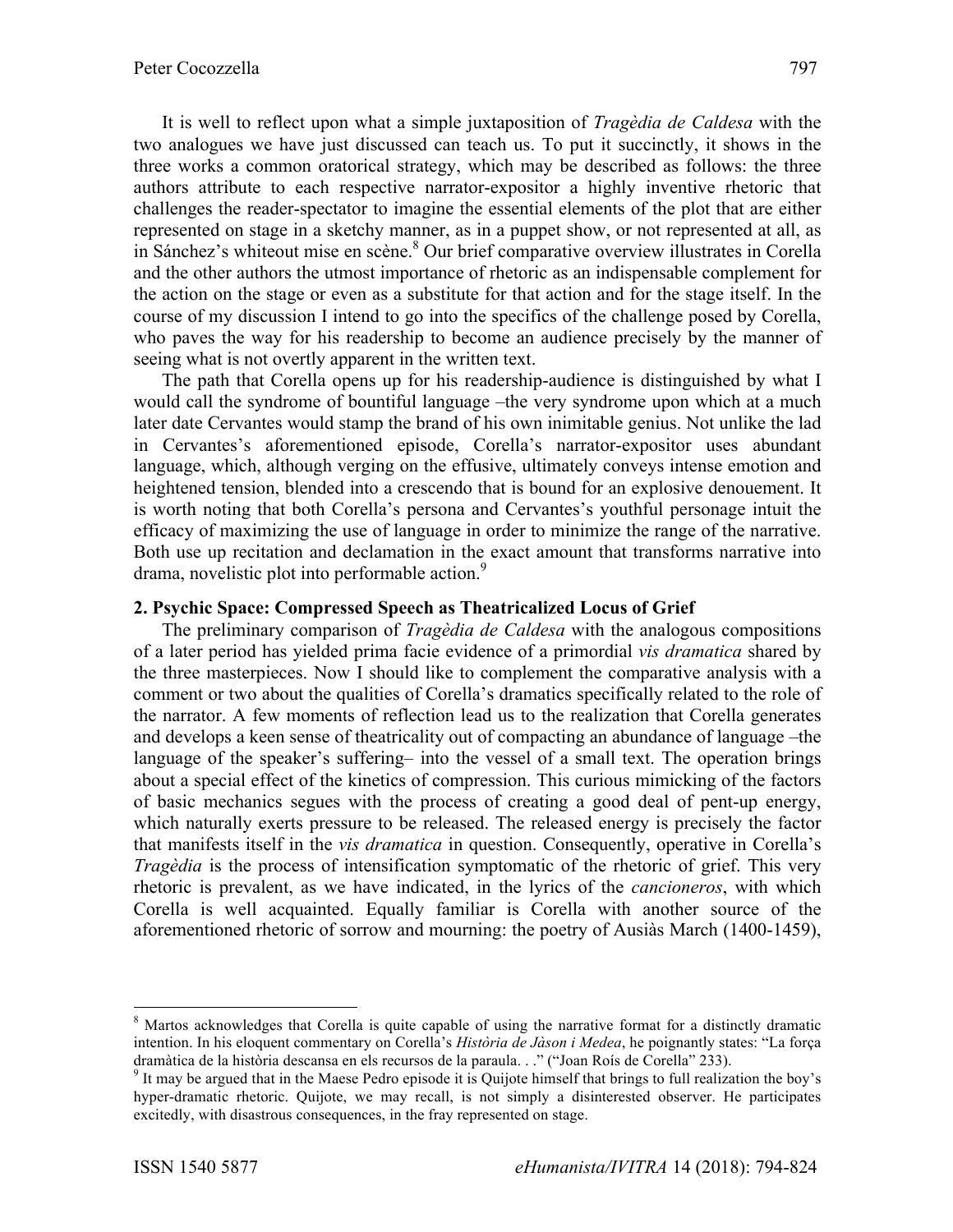the incomparable bard from Valencia.<sup>10</sup> Worth taking into consideration is, as well, the palpable affinity between the speech of Corella's protagonist and that of Leriano, the leading personage of Diego de San Pedro's *Cárcel de amor*. As is well known, the latter is the prototypical *novela sentimental*, a distinctive genre of the Hispanic narrative of the late Middle Ages. $<sup>11</sup>$ </sup>

For a compelling overview of Corella's use of the obsessive, compressed idiom of suffering, we may take a look at Antonio Cortijo Ocaña's recent essay on *Tragèdia de Caldesa*. Following is an excerpt of Cortijo's opening paragraph:

As the work begins, the narrator depicts in first person the *extreme pain* that aggrieves him ... This doleful pain is characterized in the original Catalan by the repetition of the words *tristor / dolor* (sadness / pain) which serve as a leit-motif for the whole composition: *extrem de ma dolor*, *me dolc*, *ma tristor*, *l'ésser trist*, *ma dolor*, *ma dolorida pensa*, *tanta dolor*, *ma dolorosa pensa*, *la dolor que raona*, *trists e sol. lícits pensaments, semblant dolor*, *adolorit pensament*, *la tristor que... ma trista pensa combatia*, *la meva Trista presó*, *extrem de ma dolor*, *adolorit estil*. It is also accompanied by an abundant array of tears and sighs: *ab moltes llàgremes*, *sospirs e sanglots*. Around this theme, numerous words belonging to the same range of aggrieved emotional pain describe the inner tragedy experienced by the protagonist. (11)

Cortijo's analytical discourse reveals, behind the veil of Corella's linguistic medium, a lookout onto an entire panorama of existential gloom. It mediates the transition into a spatial ontological correlative of the stream of lamentations that gush forth from the *mártir*'s mouth. The transition is subtle but substantial all the same. Cortijo appeals to Corella's bold advancement from the auditory perception of those mournful strains to the actual visual witnessing of the precincts of the lover's torments. That advancement ultimately redounds to the challenge it poses to the eyes of the reader-spectator's creative imagination. The shift from aural to visual betokens the self-evident phase and first-hand witnessing of the spatial transmutation of speech.

In view of the phenomenology of speech as a determinant of spatiality, Corella's *Tragèdia* may be classified as an exponent of the type of composition that Hispanists label *infierno de amores* or *infierno de los enamorados*, well represented in the *cancioneros*. 12 Aside from the tangible ambiance of gloom, which it shares with the various *infiernos*, Corella's *Tragèdia* exhibits two distinctive characteristics –namely: a) an enhanced sense of psychic space; b) an insight into the nature of the narrative as a vehicle of perspectivism

 <sup>10</sup> March's influence on Corella is discussed in Cocozzella, *Translation and Critical Interpretation* 41-63. See, also, Martos, "March en Corella."

<sup>11</sup> Deyermond's *Tradiciones y puntos de vista en la ficción sentimental*, and Cortijo Ocaña's *La evolución genérica de la ficción sentimental de los siglos XV y XVI* are indispensable for a general orientation on the sentimental romance. Particularly informative is Joyce Boro's succinct review of the trends of scholarly discourse on the definition of the *novela sentimental* as a literary genre (Boro 46-54). See, also, Gerli, "Metafiction in Spanish Sentimental Romances."

<sup>12</sup> In his *Medieval Spanish Allegory*, Chandler R. Post classifies the *infiernos* under the general heading of "erotic Hell" (75-102). A broad discussion on these compositions is found in Cocozzella, *Text, Translation, and Critical Interpretation of Joan Roís de Corella's* Tragèdia de Caldesa 21-40. For a recent bibliography on the subject see: Deyermond, "Santillana's Love Allegories, and the studies by Pérez Priego, Recio, and Rohland de Langbehn.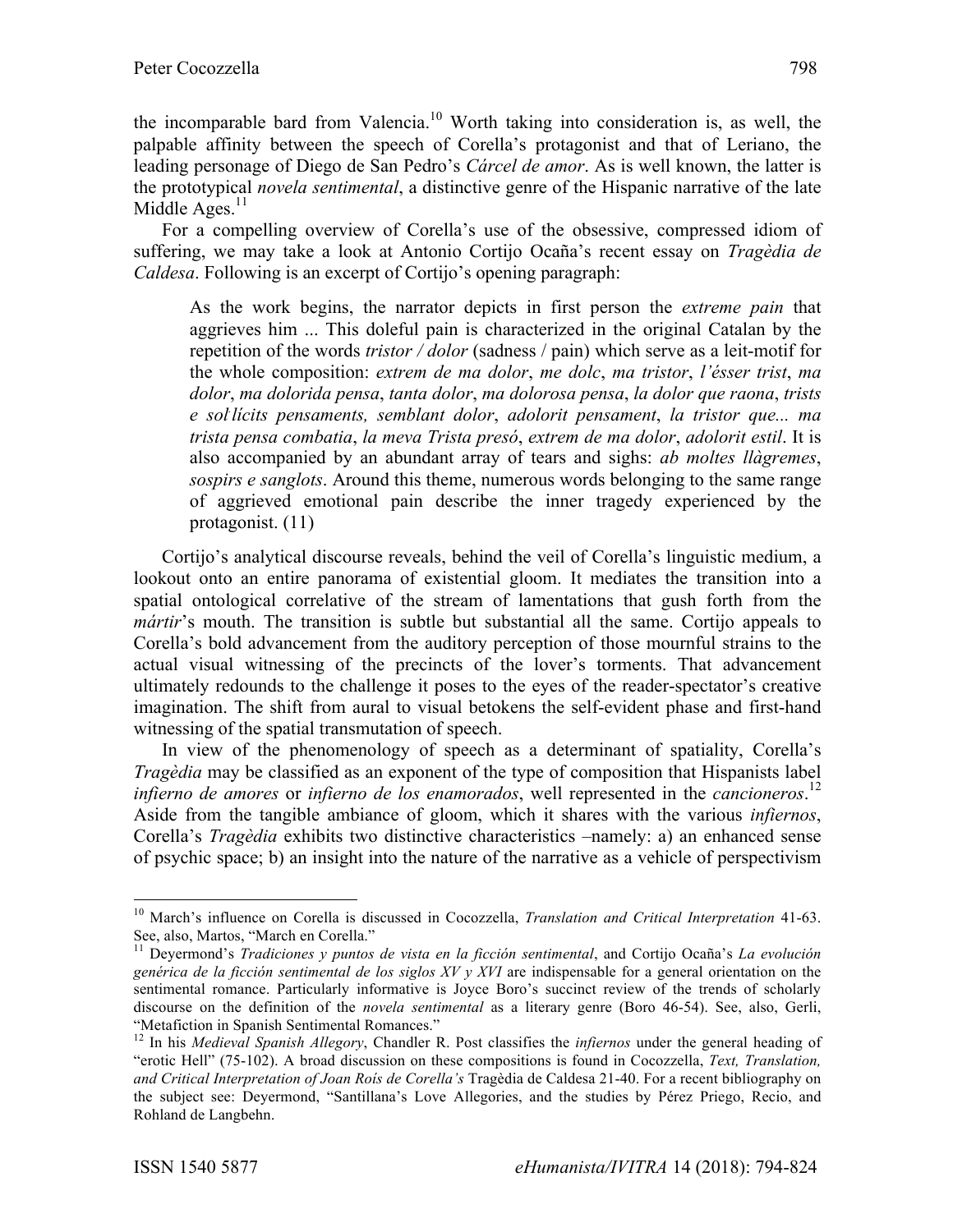–specifically, the point of view of the narrator-expositor– which, in turn, serves as a function of dramaturgy. As we shall soon find out, the second characteristic, by far the more complex, invites a detailed analysis of Corella's creation of psychodrama especially as envisaged by the auctorial persona. Due consideration of the first characteristic entails the acknowledgment of the similarity between Corella's theatrical mode and the performative qualities that critics readily recognize in Ausiàs March's mighty line. Particularly revealing are the comments that Robert Archer and Josep Miquel Sobrer devote to Poem 105, widely acclaimed as the apex of March's creativity. Archer calls attention to the Valencian bard's stroke of genius in capturing the sense of "l'ara i aquí de l'acte d'escriure" ('the here and now of the act of writing') (Archer, *Aproximació a Ausiàs March* 22). In the same vein, Sobrer perceives "un teatre íntim" ('an intimate theater'), "l'escenari" ('the stage'), on which "la veu d'un home sol" ('the voice of a lonely man') "[s]'adreça a algú que no li respon" ('addresses someone that does not respond') (*La doble soledat* 57). Sobrer's astute observations enlighten our comprehension of a crucial factor that Corella evidently derived from March: a direct involvement in what a critic calls "theatre of the mind" (Pattison 321). Indeed, Corella adds an experiential quality to that theater.

Going back to the notion of palpable psychic space, we may consider two images that prove to be particularly illustrative in Corella's case. I would designate them as a) the hall of mirrors and b) the optics of the camera obscura employed metaphorically and symbolically. The effect of the hall of mirrors is precisely the result of the agglomeration already discussed of key words, which signals the proliferation of conflicting emotions in the protagonist's "theatre of the mind." Corella maneuvers the phenomenology of reiteration into an ingenious interplay of two realms: one conscious, the other subconscious. The conscious, projected into the subconscious, becomes reflected from a multiplicity of angles. This means that the general consciousness of a feeling of malaise multiplies itself in countless reflections of reflections. The way Corella negotiates the expression of the lover's anxiety into performable action reminds us of the iconic soliloquy by which the stellar Lope de Vega brings to life the plight of Laurencia, the lead character of *Fuente Ovejuna*. Laurencia's affliction, painfully endured in silence –eventually it will swell into majestic rage– is couched in a sonnet, of which we will quote here the first quartet:

> Amando, recelar daño en lo amado, nueva pena de amor se considera, que quien en lo que ama daño espera aumenta en el temor nuevo cuidado. (Act 3, scene 13)

('To be in love and fear the worst for a loved one may be considered a selfrenewing pain: the lover that foresees the beloved in harm's way adds to apprehension a newly-born anxiety.')

What we may call "standard *cancionero* fare" is brought to light precisely by the familiar proliferation of vocabulary and the overwhelming effect of the "hall of mirrors." Witness how the mind of the distraught Laurencia, a newly-wed tormented by her apprehensions concerning the safety of her beloved spouse (Frondoso), spawns, at a relentless pace, undefined premonitions ("recelar daño"), sensations of unceasing pain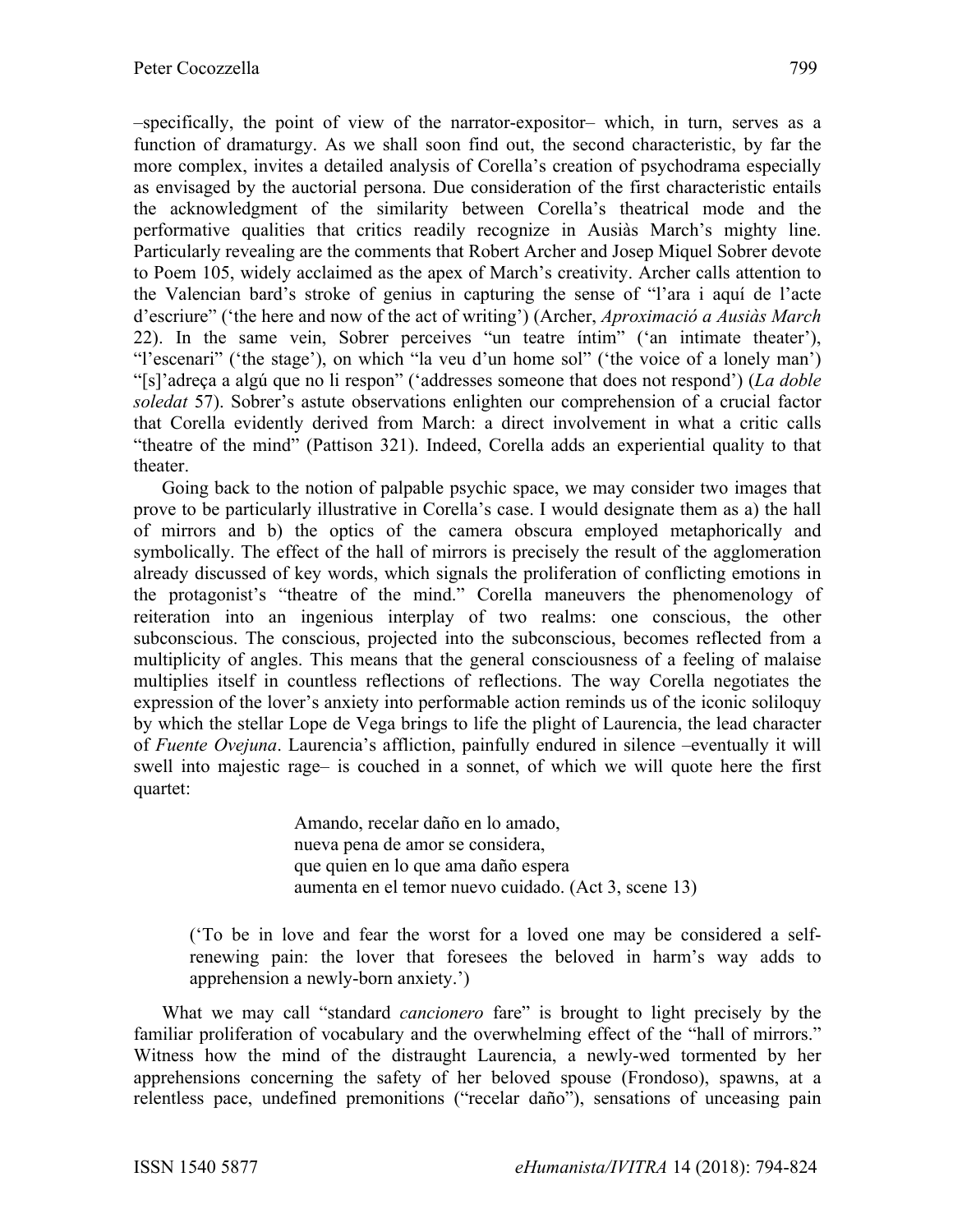("nueva pena"), hints of impending harm ("daño espera"), fear and trepidations constantly reviving themselves ("aumenta en el temor nuevo cuidado").

As for the representation of the camera obscura, Corella works out not only the symbiosis between rhetoric and spatiality but also the interaction between the inner realm of the psyche and the outside world. The *poca finestra* ('little window') of the room in which Caldesa abandons the protagonist exhibits a striking analogical function. It constitutes the aperture that allows the lover to direct his glance outward just as, by a reverse trajectory, the observable reality in the outside realm encroaches on the observer's private space. First, Caldesa's liaison with the extra lover is encapsulated in the torrid embrace, depicted in nightmarish vividness; secondly, the love affair is epitomized in the offensive image that, through the small opening, penetrates into the dimly-lit room; thirdly, the image is projected with devastating impact onto the consciousness of a hypersensitive, vulnerable observer; fourthly, that very image, imbued with the passionate impact of the turmoil in the lover's psyche, is externalized and, hence, theatricalized by that lover's lamentations. By means of the window, the beholder's glance reaches outward to the offensive spectacle, and, at the same time, the scene creeps back to haunt the beholder. In short, Corella creates a special perspective, which begets the unwholesome bond between the protagonist and the vicious image. That bond strikes us as the primary determinant of a circuitous experience of relentless anxiousness.

### **3. The Rhetorical Tradition**

The strongest evidence in support of the theatricality that Corella embodies in his narrator-expositor crops out in the studies of those scholars like Sol Miguel-Prendes, Amaranta Saguar García, and, above all, Jody Enders, who elaborate a comprehensive theory regarding the evolution of classical Roman rhetoric into dramatic and, eventually, full-fledged theatrical representation. To Enders we are indebted for the special use of specific terms to illustrate her overall argumentation. Enders speaks, for instance, of a process of "*letteraturizzazione*" or "aestheticization," terms she borrows from George Kennedy, who describes them as a shift of rhetorical focus "from persuasion to narration, from civic to personal contexts, and from discourse to literature, including poetry" (Kennedy, *Classical Rhetoric and Its Christian and Secular Tradition from Ancient to Modern Times* 5; qtd. in Enders, *Rhetoric and the Origins of Medieval Drama* 5).

Enders goes into the discussion of concepts of special significance that may well have considerable bearing on the features of Corella's esthetic. The notion of *actio* stands out because it figures as not only a substantial replacement of the vague designation of *vis dramatica* but also a prime motivator of a wide phenomenology quintessentially dramatic. It is precisely because of Enders's wide contextualization of *actio* within the vast field of *letteraturizzazione* that the following passage deserves to be quoted in full:

As a significant conduit between rhetoric and literature, law and drama, orality and literacy, *actio* offers paradigms for performance which restore the lost dynamism of early performative discourses wherever they may have appeared. At the same time, however, its attendant dramatic orality highlights a more general fluidity of medieval genres... (*Rhetoric and the Origins of Medieval Drama* 9-10)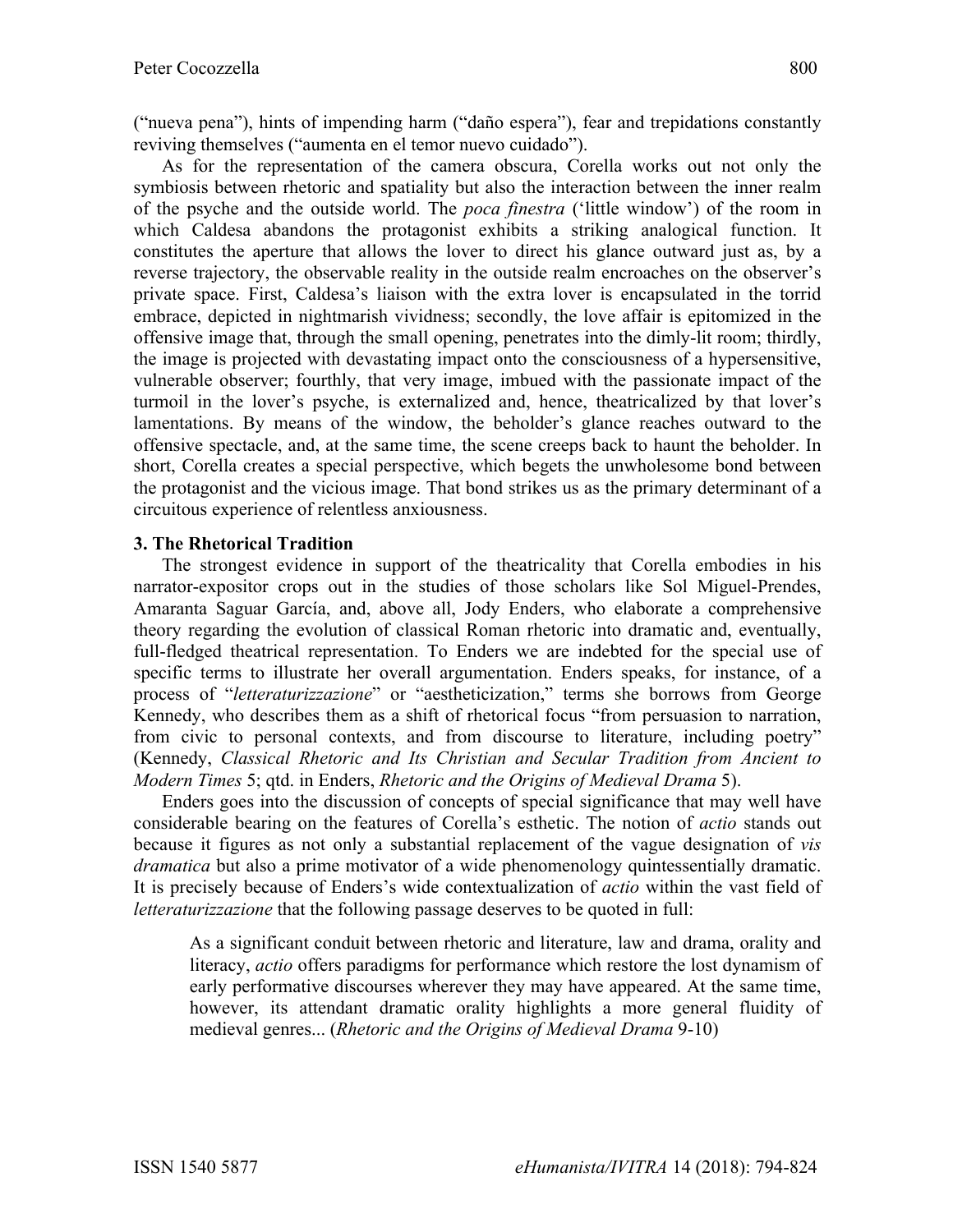The passage is particularly instructive as it adumbrates the wondrous mutation from rhetoric to literature, from law to drama, from the province of orality to that of theatricality. The mutation takes place at the heart of the interior monologue (Enders's term) that, a little later in the same paragraph, Enders lists as one of the main exponents of that "fluidity." The factors identified by Enders –the "paradigms for performance," "performative discourse," "dramatic orality"– become manifest in what the critic calls "the actual production of an inchoate psychodrama" (*Rhetoric and the Origins of Medieval Drama* 46). I hasten to add that the gestation and birth of psychodrama is exactly what is revealed in Corella's *Tragèdia*.

Indeed, what Corella intuits and dramatically elaborates in his own interior monologue may be described in exactly the same terms adduced by Enders and the other two critics – Miguel-Prendes and Saguar García– we have referred to already. Of utmost importance for its pivotal function and rich potential is the so-called *imago agens*, which Miguel-Prendes defines as those "shocking, active images, with a theatrical quality to trigger recollection" (15).<sup>13</sup> Saguar García explains that the *imagines agentes* exercise "a durable effect on the observer" and "adhere to memory because of their strangeness, their positive or negative emotional impact, and/or their exceptional nature"  $(247)$ .<sup>14</sup>

There can be no doubt as to the striking presence, powerful impact, and lasting effect of what may be considred Corella's *imago agens* par excellence. For a proof, if proof be needed, we need only look at the aforementioned lurid scene of the erotic embrace, loud kiss, and boorish adieu. Clearly the scene constitutes the core episode, which infuses dramatic vehemence into the entire plot. Not surprisingly, the mere perception of the *imago agens* triggers a reaction of a painfully slow and somewhat morbid peering into the most minute details of the shocking incident that generates the noxious *imago* to begin with. Elsewhere I have analyzed this reaction in its literary epiphany, which I call the "text of visualizing" ("Text, Translation, and Critical Interpretation" 111-49).

The visualizing has to do with glancing and gazing, two complementary phases of the act of looking. The first is definite and instantaneous; the other is indefinite and longlasting. To distinguish the two, scholars like Mary Corruthers, Jan Ziolkowski, and Miguel-Prendes propose the Latinisms *conspectus* or *brevitas* for glancing and *copia* for gazing (Cocozzella, "Text, Translation, and Critical Interpretation" 120-3). In the dialectic between glance and gaze, *conspectus* and *copia*, a pivotal rhetorical device called ekphrasis comes into full operation. To borrow Stephen G. Nichols's concise definition, ekphrasis is

<sup>&</sup>lt;sup>13</sup> In her own definition Saguar García goes into details particularly worthy taking into account:

This term [*imago agens*]... defines the recourse to mental places (*loci*) and images (*imagines*) to improve memory, basically using a mental reconstruction of a real or imagined place –for instance, a building or a landscape– to organize and store some mental images of the contents to be remembered. (247)

To illustrate these very points, Saguar García segues with the quotation of the seminal passage: *Rhetorica ad Herennium* 3.37 (247-8).<br><sup>14</sup> The primary source of the *imago agens* is the pseudo-Ciceronian *Rhetorica ad Herennium* 3.37. Enders

identifies *Ad Herennium* 3.37, Quintilian's *Institutio Oratoria* 6.2.29, Vinsauf's *Poetria Nova* 2022 for, respectively, *imagines agentes, visiones* or *phantasmatae*, and *imagines peregrinae* and complements her commentary by adducing Cicero's and John of Salisbury's respective meditation on the visualization of thought (*De Oratore* 2.357-8) and the effective blending of visualizing and hearing (*Metalogicon* 200) (Enders, "Memory and the Psychology of the Interior Monologue" 10-3).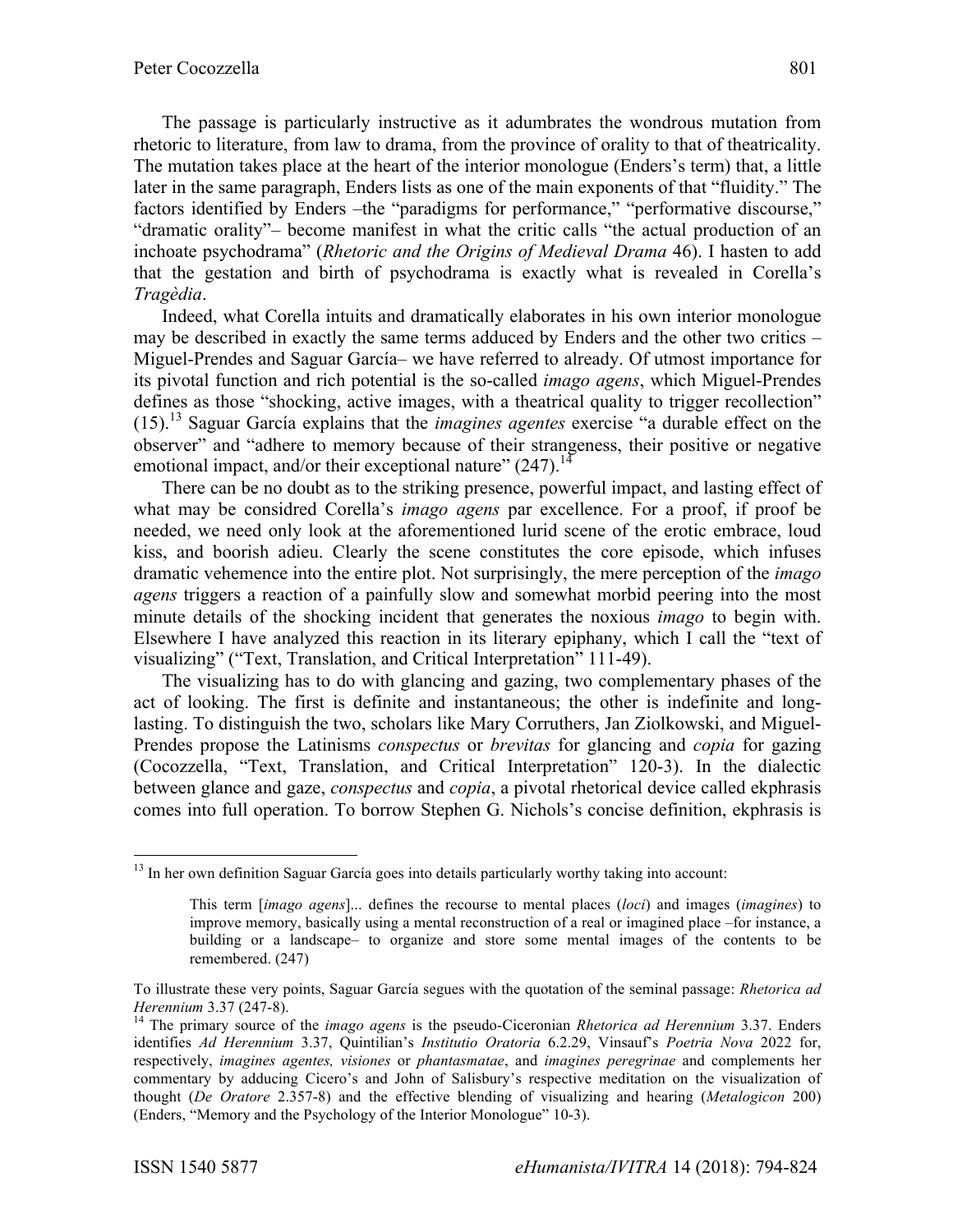"the description of a visual art work"  $(134)$ .<sup>15</sup> This small label for what has proved to be the object of extensive studies is quite adequate for my discussion.<sup>16</sup>

Strictly speaking, in *Tragèdia de Caldesa* there is no "visual art work" as such. There is, nevertheless, a fit substitute for that artifact. We have already commented upon the horrid snapshot perceived by the "plorosos ulls" of the perturbed observer. A close reading allows us to comprehend how, by fully assimilating the mode of ekphrasis, Corella's imaging segues from the scope of the glance (*conspectus*) to that of gaze (*copia*). The moment he manages to take in, as best he can, the repulsive *imago agens*, the first-person speaker starts mulling over, masochistically, the excruciating visual details that provoke his mental torture and unending nightmare. We can well imagine the pangs of jealousy aroused by his ladylove's "loçana e humil reverència" ('lustful and seductive curtsy') (Corella 27), proffered to one he considers an intrusive, unworthy scoundrel. The adjective "loçana" is a perfect match for the remarkable sensuous and sensual tenor of Corella's diction. What makes Corella's ekphrastic depiction truly extraordinary is the subtle blend of the erotic strain with the delicate pictorial touches alluding to the allures of the female physique. The narrator-expositor does not miss the sight of the woman's *gonella* ('skirt'), which "féu estalvi lo seu genoll esquerre no tocàs la dura terra..." ('prevented her knee from touching the hard ground') (Corella 27). Then, voyeuristic jealousy compels the beholder to savor the dubious pleasure of a titillating synesthesia ("color e calor" ['color and heat']): splashes of cold water coming into sudden contact with the red hot flashes in the beloved's complexion. The following excerpt gives us a good idea of Corella's suggestive style:

San Pedro paints the prison building and expands the ekphrasis into his own interpretation, or literary creation, by making the prisoner Leriano explain the meaning of its components and the shocking images located in it –the *imagines agentes*– to the apprehensive narrator. (21)

For the text of Leriano's explication, see San Pedro 88–9. Miguel-Prendes points out the parallelism between the exegetical method employed in this passage and St. Jerome's "spiritual interpretation on Ezekiel's heavenly city (mentioned in Carruthers, *The Craft of Thought* 33–34)" (qtd. in Miguel-Prendes 21, n. 32). For another useful explication of San Pedro's accomplished use of ekphrasis, see Kurtz 127–8. From the very start of her discussion, Bearden addresses some rather broad issues:

Renaissance imitators of the Greek romance employed ekphrasis to represent and question socially determined hierarchies of ethnic, gender, and religious difference. (3)

By contrast, in keeping with the rather narrow scope of Miguel-Prendes's analysis on the *Cárcel de amor*, I focus strictly on the phenomenology of the lover's introspection into his own dysfunctional psychological condition. An outstanding example of ekphrasis is found in *La noche* by Francesc Moner: see Cocozzella, "Ekphrasis and the Mirrored Image: The Allegory of Despair in *La noche* by Francesc Moner, a Catalan Writer of the Late Fifteenth Century."

<sup>&</sup>lt;sup>15</sup> Ryan Welsh offers an informative essay on ekphrasis. Elizabeth B. Bearden proposes the following definition as the basis of her extensive study:

A rhetorical term originating in the grammar school exercises or *progymnasmata* of the Second Sophistic (c. first to second centuries CE), ekphrasis has been defined as broadly as a vivid description, and as narrowly as the description of an extant work of visual art. Ekphrasis is defined here as the verbal representation of visual representation. (3)

In her introduction, she presents a survey of the pertinent scholarship and representative views on the subjet  $(3-18)$ .<br><sup>16</sup> This is how Miguel-Prendes explains the evolution of ekphrasis out of the description of the ca ("una torre de altura tan grande que parecía llegar al cielo" ['a tower so high that it seemed to reach the heavens'] [84]), in which the incarcerated Leriano languishes: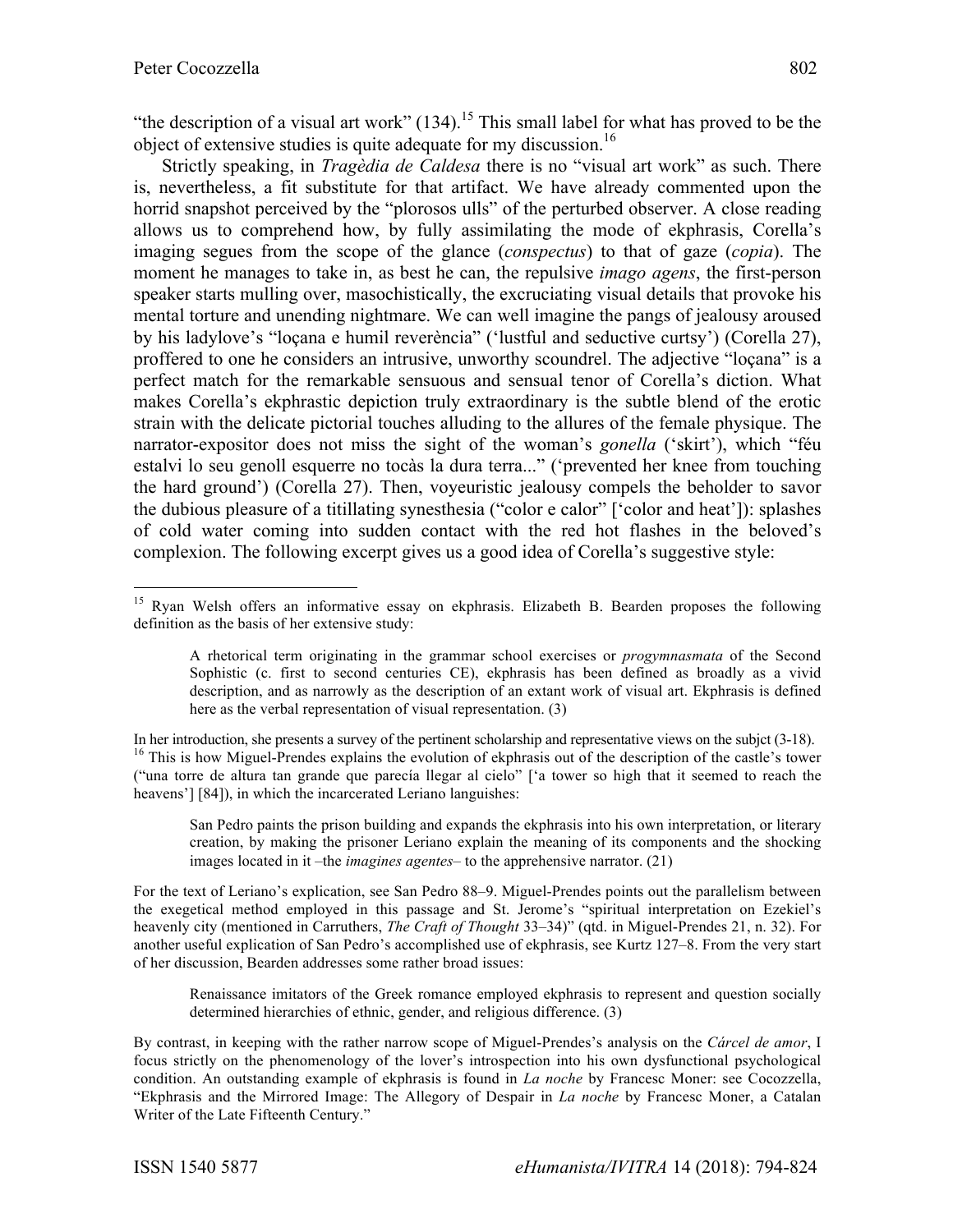Ab la freda aigua [Caldesa] assajà apartar de la sua afable cara la color e calor que, en la no sangonosa, mas plaent e delitosa batalla de Venus, pres havia... (Corella 27)

('With dashes of fresh water she tried to erase from her expressive countenance the color of the hot flashes she had experienced during the bloodless, that is, pleasurable and exciting battle of Venus...')

A few lines onward Corella's ekphrastic technique reaches a high point thanks to an ingenious rendition of floral imagery:

Estava, però, la sua delicada persona maculada, semblant a roses ab blancs lliris mesclades, si ab sútzies mans se menegen... (Corella 27-8)

('Her delicate complexion was, to be sure, all in splashes, looking as if a bouquet of roses commingled with lilies had been put together by dirty hands...')

Enders's insightful research happens to shed considerable light on the *imago agens*/ekphrasis symbiotic bond we have just focused upon. Enders makes a substantial contribution to the notion of the aforementioned text of visualizing: primarily she furnishes a memorable depiction of that bond as a sui-generis psychic entity. Her delving into a crucial passage of a world-class literary masterpiece engenders a veritable paradigm applicable to Corella's use of the *imago agens*. The object of her probing is a monologue excerpted from *Cligés*, the acclaimed *roman* by Chrétien de Troyes. Here is Enders's commentary regarding Fénice's sorrowful reflections prompted by the departure of her beloved Cligés:

As Fénice attempts to understand her [own] feelings, Chrétien prefaces her monologue with explicit references to the key features of memory theory: we see her retrieving and inscribing he image of Cligés within a memory *locus*; we see her replaying in the "secret places" of her mind the visual and auditory features of their sad parting; and, finally, we witness the whole delightful process engendering the literary speech of her monologue. As Fénice transforms the two sides of her psyche into the *imagines agentes* of her own internal debate, Chrétien simultaneously transforms her into an *exemplum* of a creative process that is both generative and iterative. ("Memory and the Psychology of the Interior Monologue in Chrétien's 'Cligés'" 16)

It goes without saying that there are points of difference between Fénice's psychological status and that of the auctorial persona in Corella's *Tragèdia*. In the latter there is no sign of the "delightful process" that can be attributed to the former. Nor are two conflicting sides easily recognizable in the psyche of Corella's personage. This notwithstanding, the Valencian writer and his French precursor champion, all differences aside, the same creative process prompted by the fundamental mnemonic devices they both share. All in all, Corella abides by the paradigm already established by Chrétien: the *imagines agentes* stemming, in Corella's case, from a shocking spectacle (Caldesa locked in a passionate embrace with the "other man") are stored in a "memory *locus*" within some "secret places" in the speaker's mind.<sup>17</sup> Corella follows the paradigm to its climactic point:

<sup>&</sup>lt;sup>17</sup> The metaphor of the "secret places" is borrowed from Geoffrey of Vinsauf's notion of "circinus interior" mentis" (see Enders, "Memory and the Psychology of the Interior Monologue in Chrétien's 'Cligés'" 6, n. 4).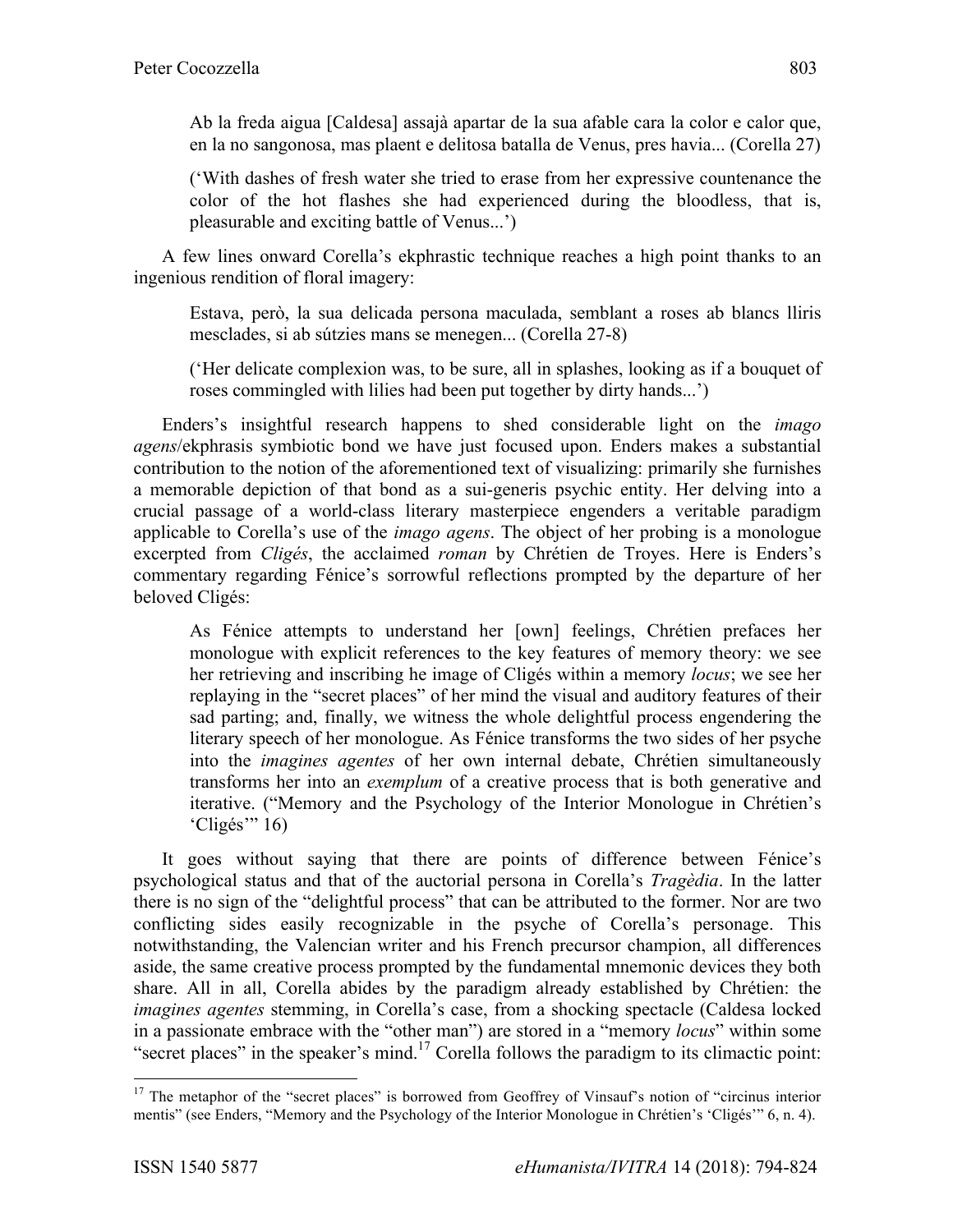the obsessive reminiscence of the *imagines* in the speaker's imagination plays out to a full extent through the stage-worthy verbalization of Corella's *valenciana prosa*.

In sum, we do well in integrating into our own discussion two issues that emerge from Enders's analysis: the author's self-consciousness incarnated in the narrator-expositor, and the gestation of psychodrama. There is an additional item to be acknowledged in Enders's insightful commentary, and that is the discovery of a psychic space at the heart of the monologue. In that space Enders envisages the locus of an internalizing/externalizing interplay. Borrowing Kenneth Burke's terminology, she distinguishes "between the 'confessional' function of the image which 'internalize[s] the external'; and the 'incantatory' function which 'externalize[s] the internal' (Burke, *The Philosophy of Literary Form* 116; qtd. in Enders, "Memory and the Psychology of the Interior Monologue in Chrétien's 'Cligés'" 23). Enders's elaboration upon Burke's criterion is worth quoting in full because it sheds further light on the affinity between Chrétien's and Corella's creativity:

*Cligés* constitutes a fascinating testimonial to both [functions]: in the interior monologues, Soredamors, Alexandre, and Fénice internalize external events by consigning them to mnemonic imagery... At the same time, however, Chrétien himself externalizes their internal imagery in his conception of his own literary project: he "translates" preserved, memory visions into literary speech (Enders, "Memory and the Psychology of the Interior Monologue in Chrétien's 'Cligés'" 23).

In effect, Enders underscores the "literary speech" that pertains to the interior monologue; and the monologue is, of course, the theatrical vehicle of psychodrama.

## **4. A Narcissistic Perspective**

Thus far, we have seen how the role of the auctorial persona as narrator-expositor allows us to come to grips with Corella's insight into the gestation and development of an engaging psychodrama. In other words, Corella accomplishes his rendition of a dramatic composition by assimilating the traits of the interior monologue masterfully championed by none other than Chrétien de Troyes. This is not to say that Corella necessarily borrows his dramatic mode directly from Chrétien. All the same, it is reasonable to argue that Corella's notion of dramaturgy or idea of a theater may have germinated in emulation of other authors, his predecessors or contemporaries that follow in the trail blazed by that stellar French author.

The next step in our analysis is to probe into the way the agency of the narratorexpositor, in conditioning and informing the gestation and evolution of psychodrama, reverberates in a variety of intra-textual and extra-textual phenomena. "Intra-textual," which I use here as synonymous with "sub-textual," refers to factors that Corella borrows from works of his own vintage and assimilates into the frame of *Tragèdia de Caldesa*. "Extra-textual," by contrast, connotes the symbiosis of Corella's *Tragèdia* with works of other authors.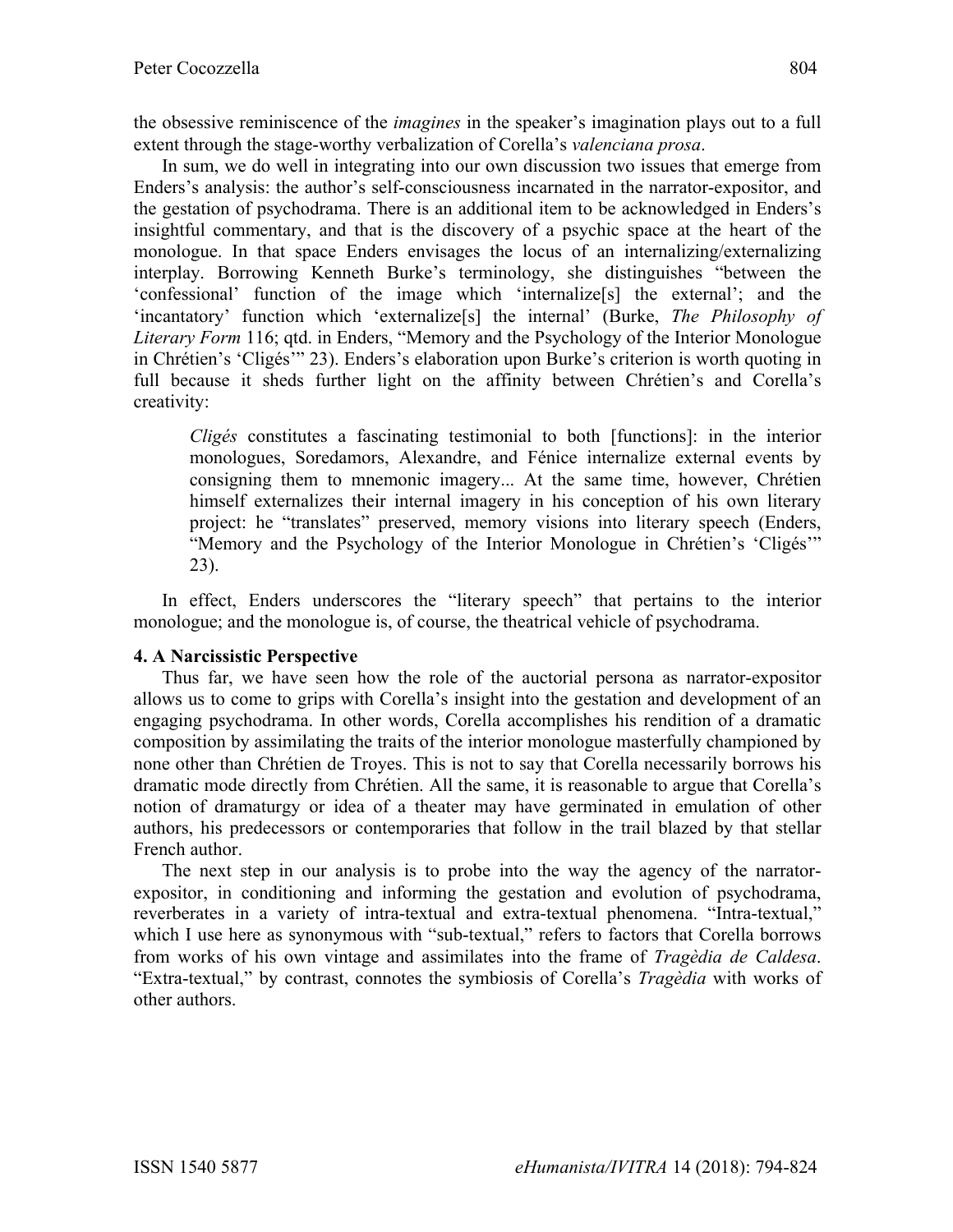For an emblem of the sub-textual realm I have just referred to, we can do no better than to bring to mind Corella's special remake of the myth of Narcissus. That version of the myth serves, as well, as icon of the protagonist's role within a wide intertextual range. We find that Corella's alter ego embodies through the narcissistic perspective of a single individual the intriguing dialectic between reality-as-it-is and reality-as-it-should-be. What needs to be investigated is how the limited horizon of a single experience ushers in the macrocosmic projection of that dialectic into the wide scope of the narrative featured in *Tirant lo Blanc*.

A simple outline of the intra-textual and extra-textual dimensions we have just referred to calls for a close look at the overall interfacing of the primary perspectives concomitant to the role of Corella's narrator-expositor. We may start with Corella's adaptation of the myth of Narcissus. As Martos demonstrates, the Valencian master derives his unconventional interpretation not, as one might expect, from Ovid's *Metamorphoses* but, rather, from Boccaccio's *Genealogiae Deorum* (Martos, *Fonts i seqüència cronològica* 92). In fact, in keeping with Boccaccio's source, the Narcissus that appears in Corella's *Lamentacions* does not recognize himself in the image reflected in the limpid pool but believes the image to be that of the nymph that inhabits the enchanted waters.<sup>18</sup>

It is worth noting that the nymph-fixation operative in Corella's figuration of Narcissus emerges in full vigor in the characterization of the protagonist –alias narrator-expositor– in Corella's *Tragèdia*. It is, then, of great interest to acknowledge the intra-textual affinity between the latter personage and the one that represents so dramatically the mournful speech that pervades the aforementioned *Lamentacions*. It is of no less interest to pursue our analysis a step further and consider how the inter-textual bond between *Tragèdia de Caldesa* and *Tirant lo Blanc* reveals in the latter explicit dramatic details that remain implicit in the former. Worthy of special consideration is the following passage taken from chapter 283 of that celebrated romance of chivalry:

— ¡Oh fortuna, enemiga de tots aquells qui rectament en lo món viure desigen! ¿Per què has permès que los meus desaventurats ulls hagen pogut veure cosa que tots los vivents no han vist, ni porien pensar que un tal cas fos possible qui fer-se pogués, si doncs a la femenil condició no li és res imposible que de mal sia? ¡Oh adversa fortuna! ¿En què t'he jo ofesa, que en les batalles me fas ésser victoriós e triümfant,

For a full discussion of Corella's vision of Narcissus, see pp. 65-82 in the latter study.

 $18$  It is useful to quote directly from Martos's precise explanation:

Així, doncs, Ovidi presenta dos moments del procés d'autoenamorament *narcissista*: un primer en el qual l'amant no es reconeix i un segon en què és conscient de l'atracció per si mateix. Corella, que simplifica bastant el final de la història, desenvolupa només la primera idea i ens presenta un Narcís que no sap que està autoenamorant-se i que creu veure una nimfa dins l'aigua, amb la qual cosa modifica aquest aspecte del text clàssic. (*Fonts i seqüència cronològica de les proses mitològiques de Joan Roís de Corella* 89)

<sup>(&#</sup>x27;Ovid presents two symptoms in the auto-erotic, narcissistic syndrome: in the first, the lover does not recognize himself; in the second, the lover is aware of the attraction he feels toward himself. By simplifying considerably the ending of the narrative embedded in the myth, Corella develops only the first motif and, thus, portrays a Narcissus that is not aware of his falling in love with himself and believes he sees a nymph inside the pond. By the latter detail, Corella modifies the narrative of the classical myth.') (Cocozzella, *Text, Translation, and Critical Interpretation of Joan Roís de Corella's* Tragèdia de Caldesa 68-9).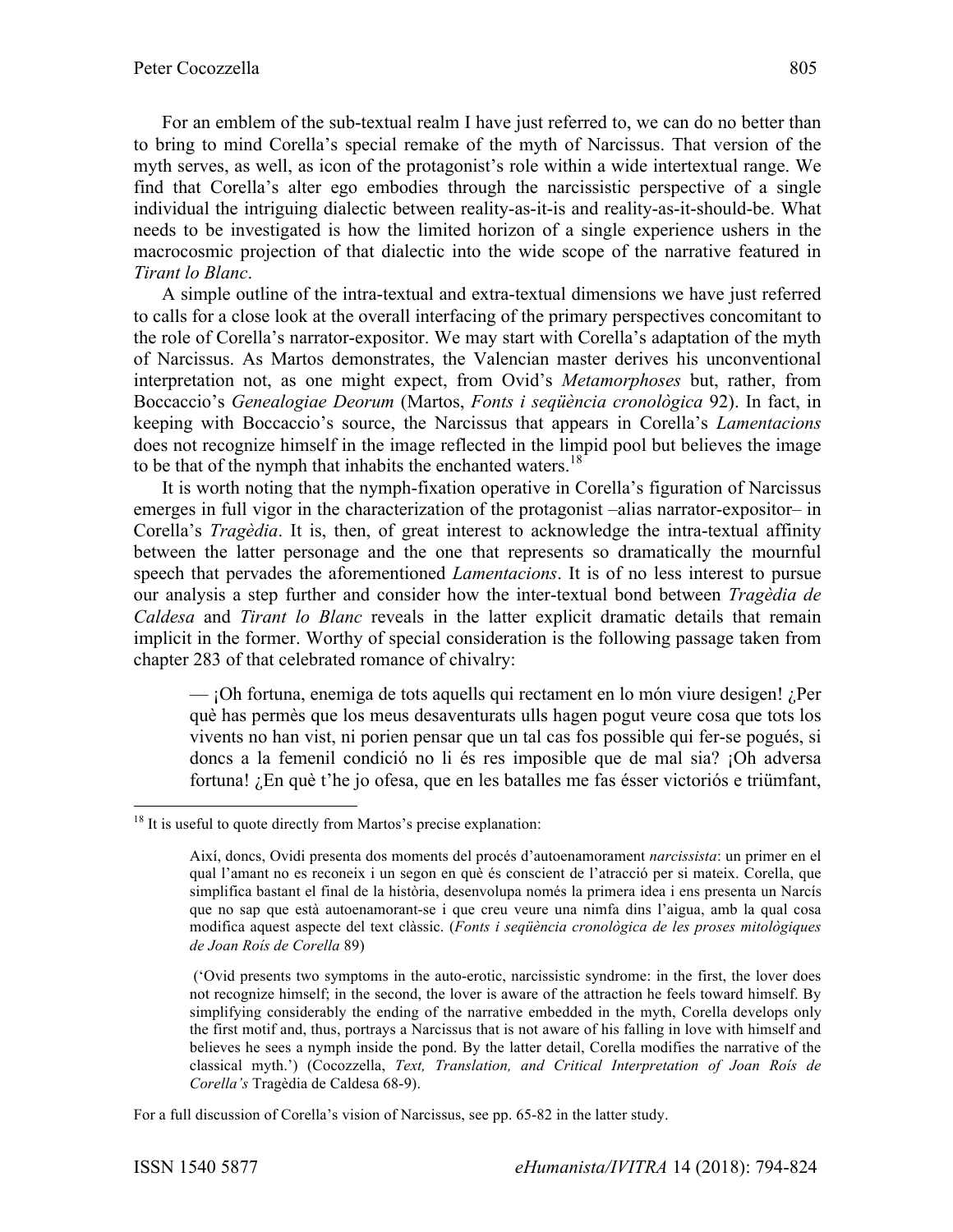e en amar só lo més malfadat home que jamés naixqués?... No creguera jamés que en donzella de tan poca edat hagués tan poca vergonya e tant atreviment, que sens temor cometés un tan abominable crim. ¡O fortuna, com est malcontenta de mi, que en uns casos m'exalces e en altres me baixes tant! Ajustes-me a les penes novelles ànsies. Tu, sorda de poca amor, assegura los meus plants e mitiga les mies lamentacions d'infinida dolor, perquè no tinga de fer cas que aprés m'hagués a penedir. (Ch. 283; ed. Riquer 2: 206)

('Oh, fortune, enemy of all those who want to live virtuously in this world!—cried Tirant, tormented by the vile sight that he had witnessed. Why have you allowed my wretched eyes to see this thing which no other living beings have seen, or can ever deem possible, were it not that no wicked trick is impossible for a woman to do? Oh, adverse fortune, how have I offended you to make me so virtuous and triumphant in battle, and in love, the most miserable man ever born?... I would never have believed that so young a damsel could have so little shame, and such boldness, as to have coldly committed so abominable a crime. Oh, fortune, how displeased you must be with me, to raise me up in some instances and to cast me down in others! You heap new woes on my sorrows, and are deaf to the pangs of unrequited love; but I ask that you take heed of my cries and mitigate this hopeless pain, so that I might not have to do something which I shall later repent.') (Trans. La Fontaine  $551-2$ <sup>19</sup>

At first reading, this passage reveals obvious affinities with Corella's text in the overall tone of strident lamentations and reproaches voiced by one who considers himself victimized by fortune and betrayed by the woman he loves. A rough-and-ready comparison brings to light, also, signs of a considerable expansion. For instance, Corella's persona utters a short incidental phrase –"per cas de més adversa fortuna mia" (27)– which not only matches verbatim the confrontational "¡O adversa fortuna!" but also echoes throughout Tirant's protracted speech sampled in the passage just quoted. What is clear is that the similarities that jump to our attention in the comparison outlined here are not simply coincidental. Rather, they stem from the feat of creativity that the authors of *Tirant lo Blanc* brilliantly carry out by incorporating their amplified rewrite of *Tragèdia de Caldesa* into a

Worthy pondering is especially the reference to the "deshonest besar."

<sup>&</sup>lt;sup>19</sup> Another drastic demonstration of Tirant's mournful declamations is found throughout ch. 291 (ed. Riquer 2: 219–25), headed by the rubric "Lamentació que fa Tirant." In ch. 295 (ed. Riquer 2: 232–5) Tirant provides his own account of what he saw taking place in the garden. The following passage is particularly significant in view of its obvious similarity with Corella's text:

A la fi los meus adolorits ulls mereixqueren veure la tan estimada senyora, la qual de mi en aquell cas poc pensament tenia, ab lo Lauseta, negre hortolà. Primerament viu un deshonest besar, lo qual los meus ulls e los sentiments ofené, e maojorment aprés entrant en una cambra, ab gest e paraules d'infinida amor abraçats, mostraven aconseguit tot aquell plaer e delit que entre enamorats s'acostuma. (ed. Riquer 2: 233)

<sup>(&#</sup>x27;But finally my agonized eyes were presented with the sight of this highly esteemed lady at a time when I could not have been greatly on her mind; for she was with Lauseta, the black gardener. First I saw them kiss dishonestly, and the offense to my eyes and feelings increased as they went together into a room, exchanging words and glances of infinite love. They emerged looking like creatures who had attained all the delights and pleasures available to lovers.') (Trans. La Fontaine 570)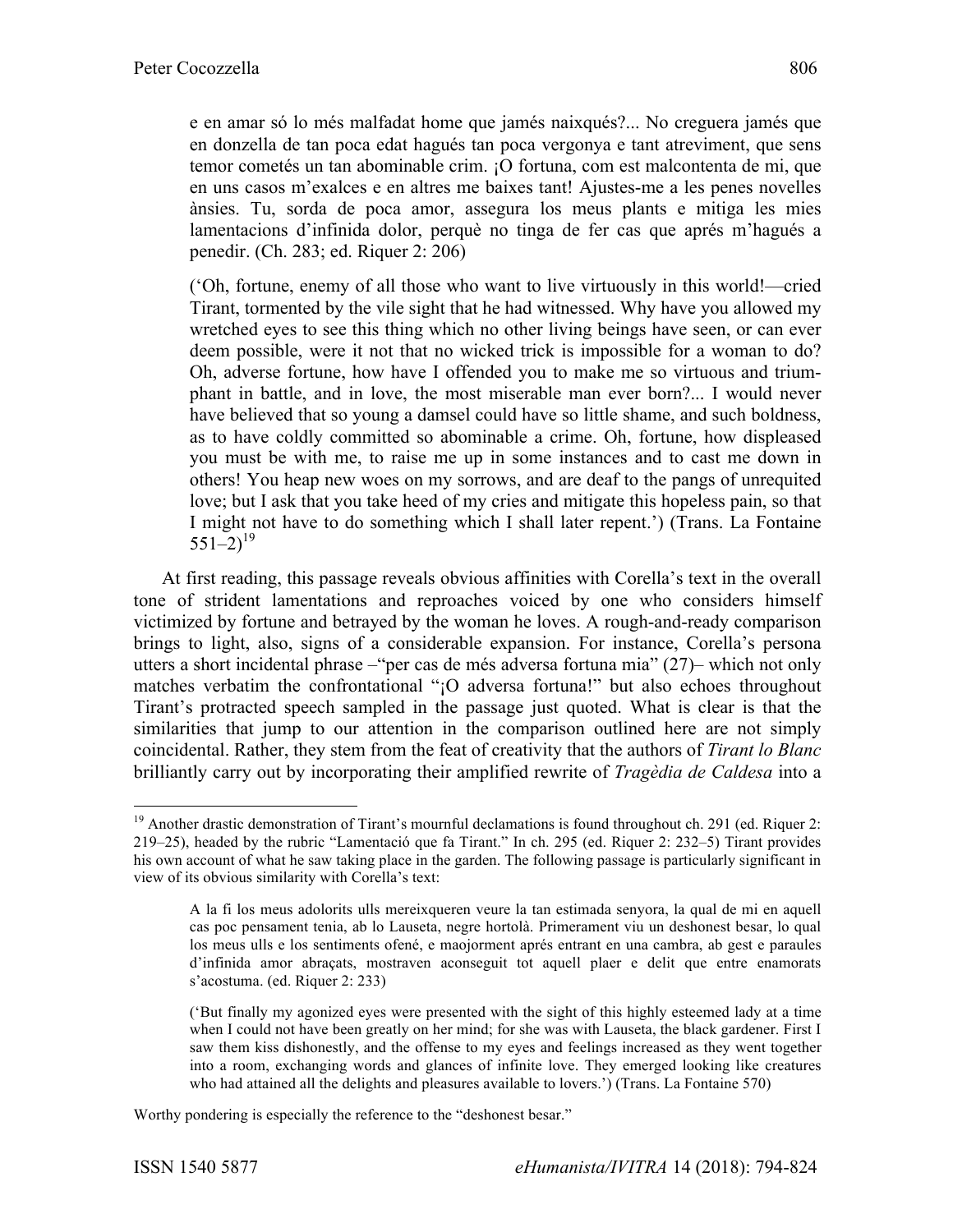sequence of chapters –283 to 296, to be exact– of their novel. Thus, Corella's incisive and minimalist depiction of the essential details of a most shocking scene becomes, when reworked by Martorell-Galba duo, the step-by-step account of the ingenious ruse devised by Viuda Reposada ('The Easygoing Widow'), one of the most wicked personages in the entire novel. Reposada's motives are quite selfish. She claims for herself the amorous attention of Tirant, the knight in shining armor, with whom she is desperately in love. Viuda's intentions are to arouse Tirant's jealousy and convince him that his beloved, the Princess Carmesina, is having an affair with another man. The wicked plan is implemented, à la Iago, with impressive, if diabolic, efficiency.

The special interest that the two authors show in the perverse woman's mindset is an issue to which we shall come back presently. As for now, let us turn out attention to a mere juxtaposition of Corella's original presentation and the adaptation of the two novelists. The juxtaposition warrants a fresh analytical approach based on what I propose to call "the equation of proportional counterbalancing." This means that the terms of the equation are inversely proportioned one to the other. Accordingly, we may ponder how Martorell and Galba expand, novelistically, the textual core that Corella encapsulates in a compact plot, quintessentially dramatic and potentially theatrical. In keeping with the equation's overarching parallelism that subsumes obvious contrasts and differences, Martorell and Galba retain a great deal of Corella's dramatic mode. In fact, a number of scholars –Aguilar i Montero, Cocozzella ("Ausiàs March and Martorell's Egocentric and Historicist Modes"), Grilli, Massip ("Topography and Stagecraft in *Tirant lo Blanc*")– review the theatrical features evidenced in the acting and staging of Reposada's malicious machinations. What we learn from these scholars is that those features are a clear reflection of kindred qualities inherent or latent in the main source of the two novelists: Corella's *Tragèdia*. In the final analysis, Martorell and Galba end up attesting to the stage-worthy features embodied in Corella's idea of a theater.

There are corollaries to be derived from the aforementioned equation of counterbalancing. Corella's nymph-fixated protagonist and the heroic Tirant hold fast to the notion of the ideal woman, whom they describe in very similar terms. The former refers to Caldesa as "una ínclita donzella, en bellea sens par, en avisament passant totes les altres, ab gràcia i singularitat tan extrema que seria foll qui en sa presència alguna altra lloàs en estima de tanta vàlua" (26) ('an illustrious young woman of unequalled beauty, who surpassed in wisdom all other maidens. Unmatched she was in her demeanor so that, in view of her merits, it would be foolish to praise the virtues of any other damsel'). The latter exalts Princess Carmesina as the embodiment of great physical beauty and supreme wisdom: "La sua bellea e avisament passa totes les altres del món, ab singularitat tan extrema que seria foll qui en sa presència alguna altra lloàs d'ésser de tanta estima" (chapter 295; ed. Riquer 2: 233) ('In beauty and discretion she surpassed all other damsels in the world to such an extent that one would have to be mad to consider, in her presence, someone else equal to her') (trans. La Fontaine 570). Even as they express a quasi-ecstatic veneration for the beauty and virtues of the ladylove, the two personages are in unison as to their profound disappointment when they perceive, rightly or wrongly, the devastating collapse of their ideal. We may be sure that Corella's persona shares fully the sentiments voiced by Tirant in the following passage: "No creguera jamés que en donzella de tan poca edat hagués tan poca vergonya e tan atreviment, que sens temor cometés un tan abominable crim" (chapter 283; ed. Riquer 2: 206) ('I would never have believed that so young a damsel could have so little shame, and such boldness, as to have committed so abominable a crime' (trans. La Fontaine 552).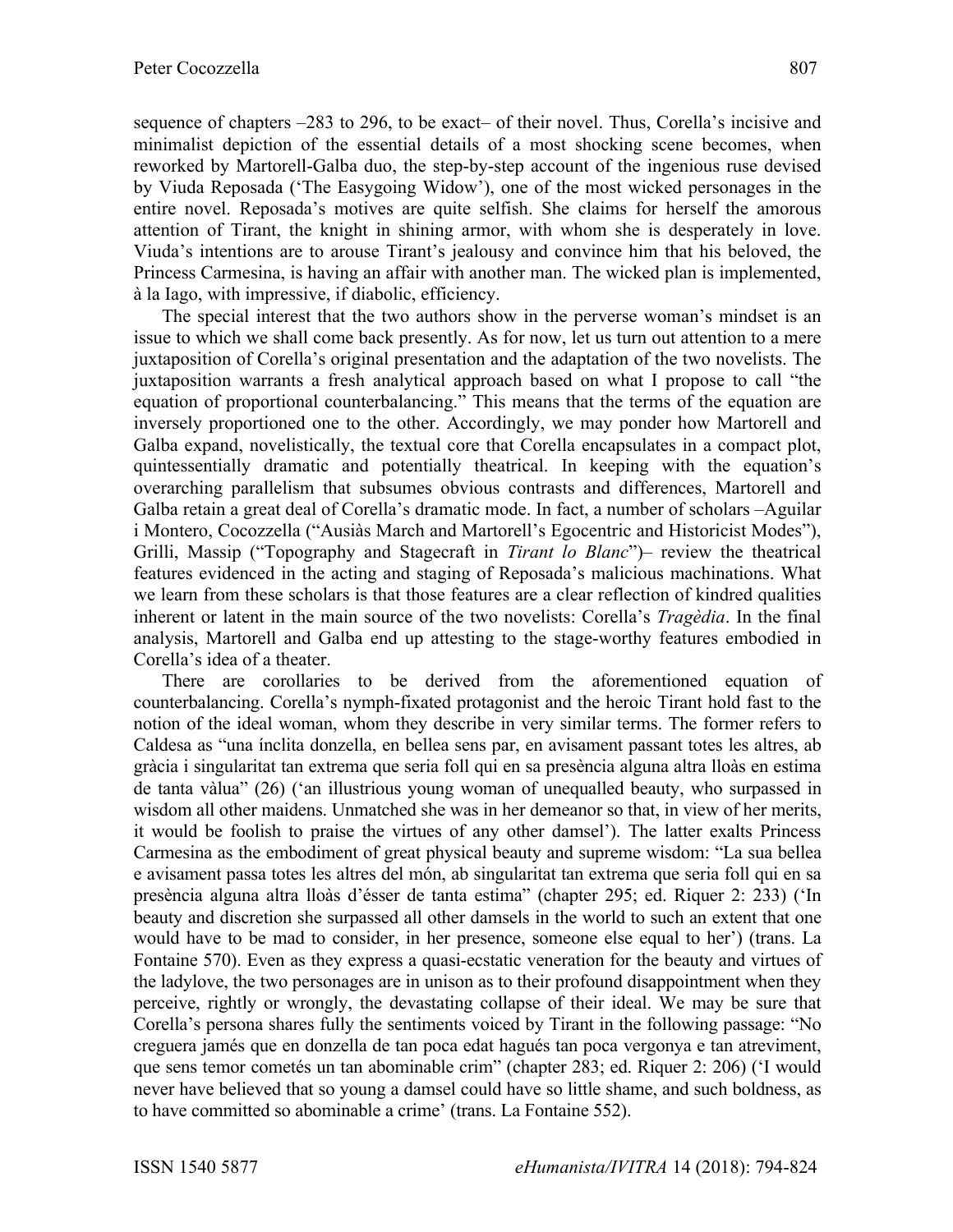There is no denying that the comparative study we have just undertaken reveals an unmistakable pattern of parallelism. The two personages most afflicted by disillusionment bemoan the tarnished icon embodied in a human being, whom entranced lovers of the thirteenth and fourteenth centuries identify as *la belle dame sans merci* or *donna angelicata*. Needless to say, there is trouble in the rarefied realm of courtly love or *dolce stil nuovo*. We need to remind ourselves that the notion of the equation we have sketched out entails the principle of proportional counterbalancing. Probing into that principle, we may easily verify the complementary contrast evinced by the two-pronged phenomenology we have referred to: intensity, compression, compactness on Corella's side of the equation; expansion and amplification on the side of the Martorell-Galba duo. Beyond the broad contrast, there are some specific issues that invite further discussion. For the sake of clarity, it is convenient (1) to analyze the way the two novelists deal with the paramount motif of the protagonist's perspective and (2) take up the urtext consisting of Corella's treatment of the same motif. This reverse procedure promises to shed considerable light on the esthetic of the ultimate source of Martorell's and Galba's creative enterprise.

The two novelists provide a straightforward exposition of Tirant's turbulent state of mind beset by the problematic dialectic between two apparently conflicted, though actually complementary, existential dimensions: reality-as-it-is and reality-as-it-should-be. Apropos of that dialectic, Martorell and Galba allow us to probe into a paradigm of conflict and complementation perceptible at the heart of Tirant's imposing presence as a live human being. Dámaso Alonso and Lola Badia deal quite graphically with that paradigm and describe it, respectively, as a contraposition, on the one hand, between "la naturalidad cotidiana" and "el espíritu unitario caballeresco" (Alonso 502, 515) and, on the other hand, between the "vulnerable home de carn i ossos" and the "immutable cavaller de l'ideal" (Badia, "El Tirant en la tardor medieval catalana" 50). Whatever problematic aspect we may descry in the crisis of Tirant's ideal is resolved at long last by the subordination of the *cavaller*'s perspective to the purview of the omniscient narrator. Fashioning a comforting, if not entirely pleasant denouement for Reposada's sordid plot, the narrator tries to reassure the reader with the following observation:

Com Tirant véu la cara e la roba, conegué la gran maldat de la Viuda Reposada, e en presència de tots jurà allí que si en aquell cas pogués eixir en terra, que en presència de l'Emperador la feria cremar, o ab les sues pròpies mans faria d'ella lo que havia fet del negre. Aprés Tirant pregà molt a Plaerdemavida que li volgués perdonar dels mals pensaments que havia tenguts de la Princesa ni d'ella, e com fos ab sa altesa que li volgués recaptar perdó. E Plaerdemavida molt graciosament lo hi atorgà, e així restaren los dos ab molt bona amor e voluntat. (Chapter 296; ed. Riquer 2: 236)

('Seeing the mask and the rest of the costume, Tirant realized the great wickedness of the Widow Reposada, and he swore, in front of everyone, that if he could return to shore at that moment, he would either have the widow burned in the presence of the Emperor, or, with his own hands, he would do to her as he had done to the black. Afterwards, Tirant pleaded with Plaerdemavida to forgive him for the bad thoughts that he had had regarding the princess and her, and when she returned to her highness, to ask her to pardon him for his behavior. Plaerdemavida graciously granted his request, and the two of them remained in peace, their mutual love and good will restored. (Trans. La Fontaine 572)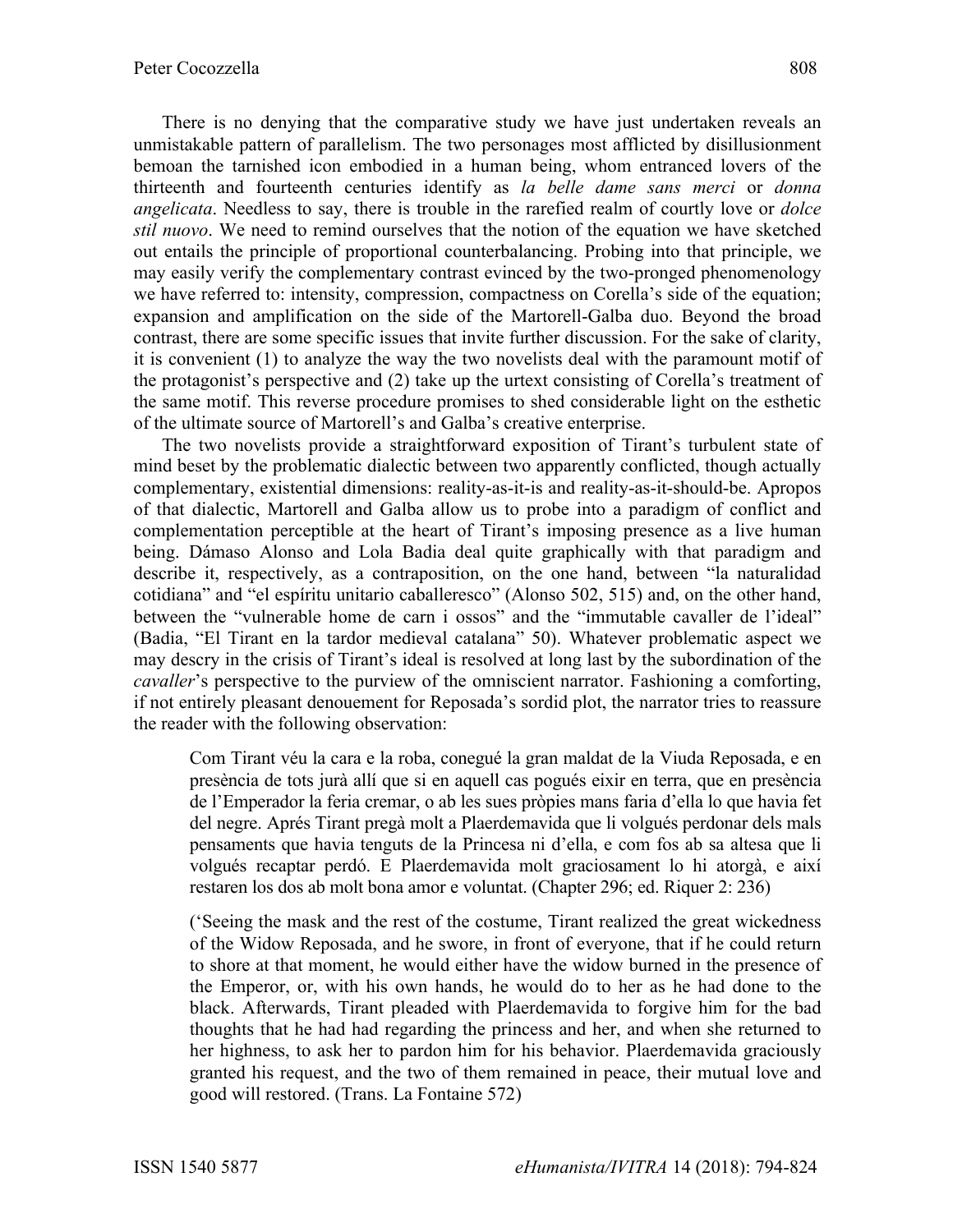With this, all the loose ends are neatly tied. The "cara" and "roba" are the objects used by Plaerdemavida to impersonate the unfortunate black gardener, whose violent death at the hand of Tirant is referred to in the passage.

Now let us turn to Corella's side of the equation, where we find what may be considered the urtext creatively borrowed and adapted by Martorell and Galba. Even at the risk of overstating the obvious, it bears pointing out that in *Tragèdia de Caldesa* the narrator's first-person discourse holds complete sway. Consequently, the absence of a thirdperson impartial, omniscient overview negates the factoring in of any corrective intervention vis-à-vis the distortions or misconceptions generated by the male protagonist's self-commiserating reflections and lamentations. We deduce that the limited purview of Corella's protagonist conditions a plot with no clear resolution and reassuring denouement. The incapability to see dispassionately –that is, clearly and comprehensively– invariably takes effect in a primary agon: the primordial conflict between the male and female role. The former's abusive appropriation of rhetoric at the expense of action is conspicuously reversed in the latter's characterization.

We will leave for another occasion any discussion of Corella's insight into the fateful clash of the verbose, abulic, in-your-face narcissism against Caldesa's energetic, resourceful, surreptitious initiative. We need to reflect yet one more time on Corella's esthetic of intensification and compactness. Now we discover that Corella's problematizes some factors of utmost relevance –the protagonist's limited perspective, for instance– in order to enhance the dramatic qualities and theatrical potential of his psychodrama. Corella furthers the phenomenology of theatricalization by capitalizing on the highly dramatized function generated by the narrator-expositor's perspective.

In order to bring into focus Corella's technique of enhanced dramatics through the author's extraordinary insights into the role of the narrator-expositor, we do well to take a close look at what may be considered the most distinctive aspect of Corella's *Tragèdia*: the insertion of a versified section into the text. The section consists of forty-two decasyllables distributed evenly into three stanzas of fourteen verses each. The stanzas constitute a veritable compendium of the tragic mode as they open the curtain into the inner theater of the protagonist's psyche and, at the same time, display the three salient phases of the narrator-expositor's consciousness.

I will quote the first stanza in an effort to illustrate the unfolding of the psychodrama:

Mourà's corrent la tramuntana ferma e tots ensems los cels cauran en trossos, tornarà fred lo foc alt en l'esfera, en lo més fons, del món veuran lo centre, tinta de sang se mostrarà la lluna e tot escur lo sol perdrà la forma, ans que jamés de mi siau servida; e lo meu cos, del prim cabell fins l'ungla, mirant-ho vós, sia partit en peces, e, tornat pols, no prenga sepultura, ni reba el món tan celerada cendra, ni es puga fer algú gire la llengua a dir "Bon pos" a l'ànima maleita, si Déu permet mos ulls vos puguen veure. (Vv. 1-4; ed. Gustà 28)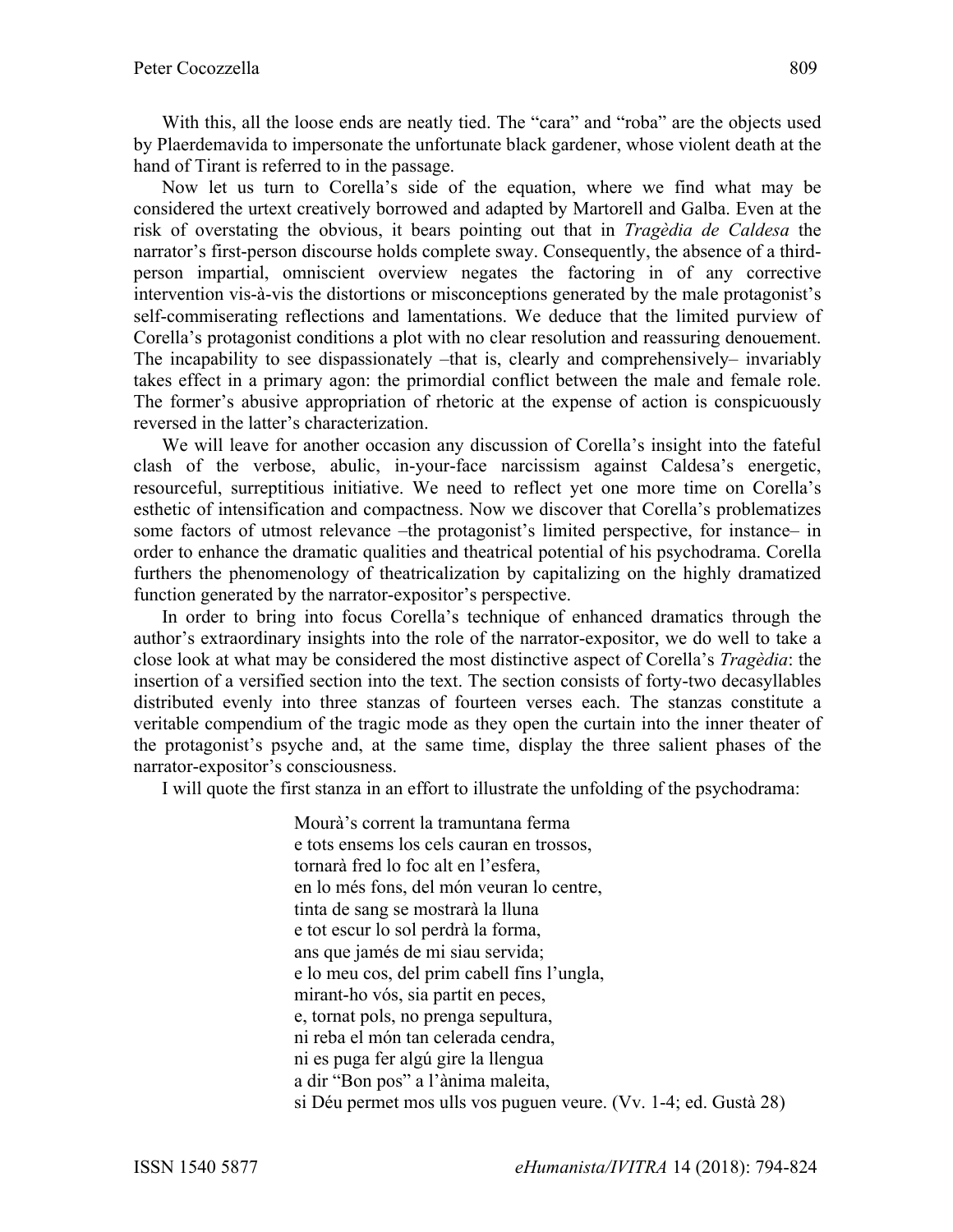('The steadfast Northern Star will move and run, and the whole sky at once shall fall to pieces, high in the globe the fire will turn to ice, and in the abyss the world shall find its center. Spattered with blood the moon shall show its face, the sun will lose its form in darkness bleak: you'll see this pass before I serve you again, and may my body, as you yourself will witness, come to be torn apart from head to toe and may it turn to dust, bereft of burial. The Earth should not receive my hapless ashes, nor lips should move to wish a "Rest in Peace!" to a soul like mine that is so direly cursed. May God forbid that I should look at you!')

The first six verses reverberate with the sound and fury typical of Seneca's tragedies.<sup>20</sup> The passage, though brief, exhibits extensive and profound resonances. It strikes us as a veritable showcase of the all-important *imago agens* we have discussed above. Particularly impressive is the apocalyptic overtone of it all: the dislodging of the Northern Star, the falling of the sky, the inversion of the elemental properties of hot and cold, the chaotic transposition of zenith and nadir, the moon spattered with blood, and, most horrendous of all, the sun engulfed in darkness. $2<sup>1</sup>$ 

<sup>&</sup>lt;sup>20</sup> In "Sèneca i Roís de Corella," Martos goes into a thorough account of Seneca's influence on Corella's literary production. In a related study ("March en Corella: asimilación, perspectiva e innovación en la *Tragèdia de Caldesa*"), Martos reviews, besides Seneca's, various other sources, including the Bible, masterfully integrated into *Tragèdia de Caldesa*:

La construcción de la *Tragèdia de Caldesa* ilustra cómo Corella reelabora sus referentes, en general, a fin de crear un producto completamente nuevo y, en especial, la poesía de Ausiàs... A March se yuxtaponen otras fuentes, como los *Amores* (II, 5 y III, 11ª-11b) y, quizás, los *Remedia amoris* (vv. 399-420) de Ovidio, Séneca, la *Elegía* de Boccaccio, ecos bíblicos y antropológicos e, incluso, tal vez, cualquiera de las tantas otras obras medievales en las cuales las dama tienden a juntarse con el hombres de baja condición. ("March en Corella" 33)

<sup>(&#</sup>x27;The structuring of *Tragèdia de Caldesa* illustrates how, in general, Corella re-elaborates his sources in order to bring about a completely new creation. He does this in particular with March's works... Corella juxtaposes other sources to the ones consisting of March's poetry: Ovid's *Amores*... and, perhaps, *Remedia amoris*. . , Boccaccio's *Elegia* [*Fiammetta*], reminiscences from the Bible, and even, perhaps, any of those numerous medieval works, in which ladies are inclined to engage in liaisons with men of lowly estate.')

<sup>&</sup>lt;sup>21</sup> This is what we learn from a brief reflection on the prevailing criticism on Corella: indispensable though it is, the tracing of specific sources must not obstruct the path of research that extends beyond positivistic analysis especially when that analysis privileges a literalist reading of a literary text. Martos himself is not averse from resorting, now and then, to broad criteria, such as "eco senequiano" ('echo from Seneca'), "sabor apocalíptico" ('apocalyptic flavor'), "recurso hiperbólico" ('use of hyperbole'), "ambientación apocalíptica" ('apocalyptic ambiance') ("March en Corella" 19, n. 32), "patetismo senequiano" ('Senecan pathos'), "vehemencia trágica" ('the vehemence of tragedy') ("March en Corella" 7-8). Martos cogently adduces these less-than-specific criteria as self-evident indicators of March's and Seneca's influence on *Tragèdia de Caldesa*.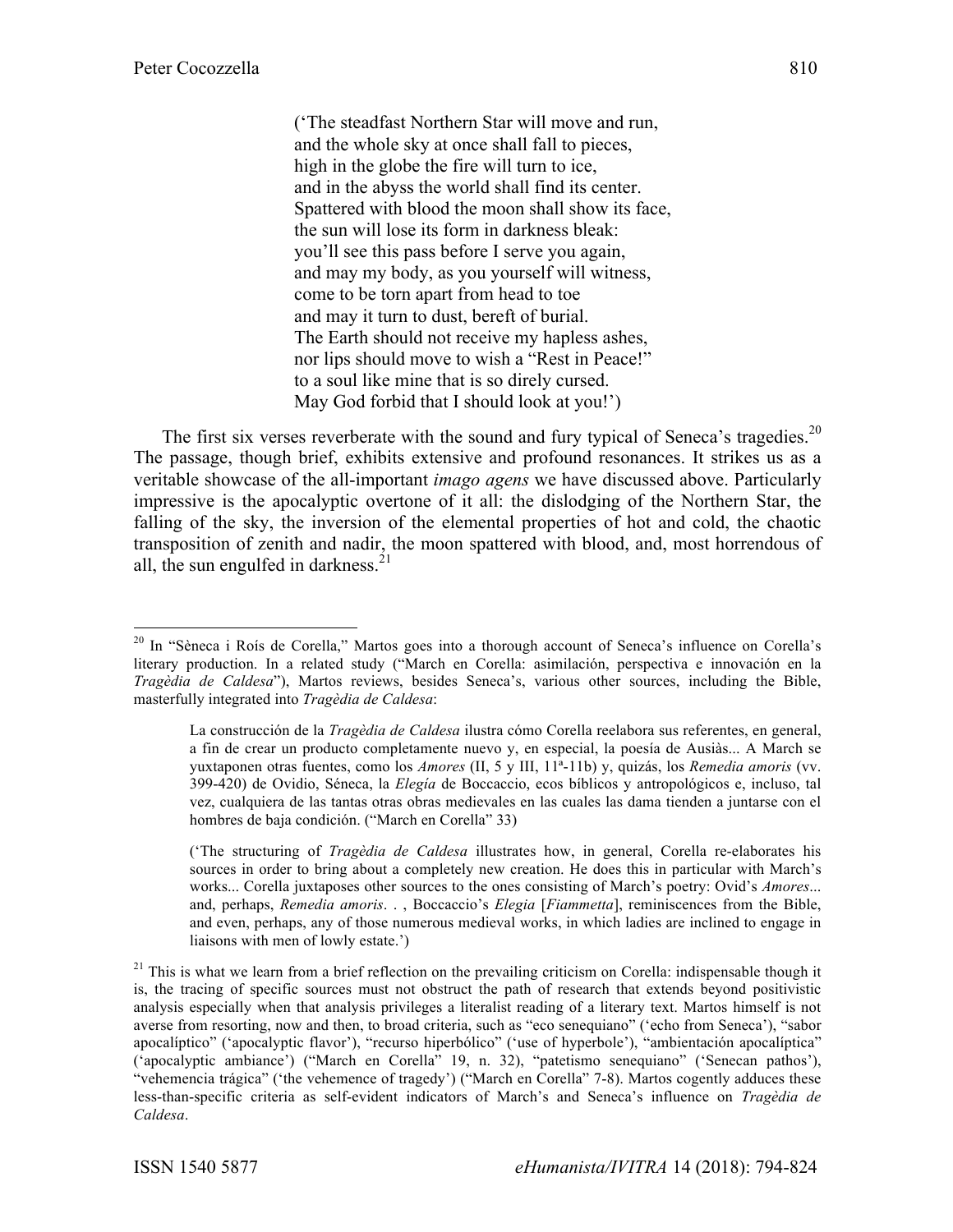What we witness here is the full dramatization of the first phase of Corella's psychodrama. This phase, marked by the momentous transition from prose to verse, attains iconic prominence by the multiple manifestations of the *imago agens* and by the slowmotion, special ekphrastic effect evinced in the protagonist's reaction to an array of lurid visions. The effect is sustained in a protracted tirade through the rest of stanza 1 and the entire stanza 2. The speaker indulges, morbidly, in a vehement stream of reproaches and curses he lays upon himself. The harangue culminates in a sinister oath tantamount to a satanic repudiation of the reassuring Christian doctrine concerning the resurrection of the body:

> [E] res de mi en lo món no hi romanga. E, si per cas, del meu cos, gens ne resta, sia menjar als animals salvatges: prenga'n cascú la part d'una centil·la perquè en tants llocs sia lo meu sepulcre, que, el món finit, no es trobe la carn mia, ni es puga fer que mai io ressuscite. (Vv. 22-8; ed. Gustà 28)

('I'll have no trace of me remain on Earth; and should but a piece of flesh be left of me, be it repast of beasts both fierce and wild till they devour my body bit by bit. Thus, as in many a place I shall be entombed, the finite realm shall see no trace of me: no part of me there'll be to resurrect!' $)^{22}$ 

Omnis impulsus ruat aether et atris nubibus condat diem, ac versa retro sidera obliquos agant retorta cursus. Tuque, sidereum caput, radiate Titan, tu nefas stirpis tuae speculare? Lucem merge et in tenebras fuge. cur dextra, divum rector atque hominum, vacat tua, nec trisulca mundus ardescit face? in me tona, me fige, me velox cremet transactus ignis: sum nocens, merui mori: placui novercae. (vv. 674-84; p. 502)

It may be argued that self-cursing is a tangible sign, among others, of Seneca's influence on Corella's *Tragèdia*.

 <sup>22</sup> The following passage from Seneca's *Phaedra* exhibits an interfacing of doomsday imagery and a number of curses that the speaker (Hippolytus) levels at himself:

<sup>(&#</sup>x27;Let the whole sky collapse in ruin and bury the daylight in black clouds, let the stars turn back and veering run their courses awry. And you, celestial being, radiant Titan, do you observe the outrage done by your grandchild? Drown the light, flee into darkness! Why, ruler of gods and men, is your hand empty? Why is the earth not catching fire from the three-pronged brand? Hurl your thunder at me, transfix me, let the swift fire pierce and consume me. I am guilty, I deserve to die: I have attracted my stepmother.') (Trans. Fitch, p. 503)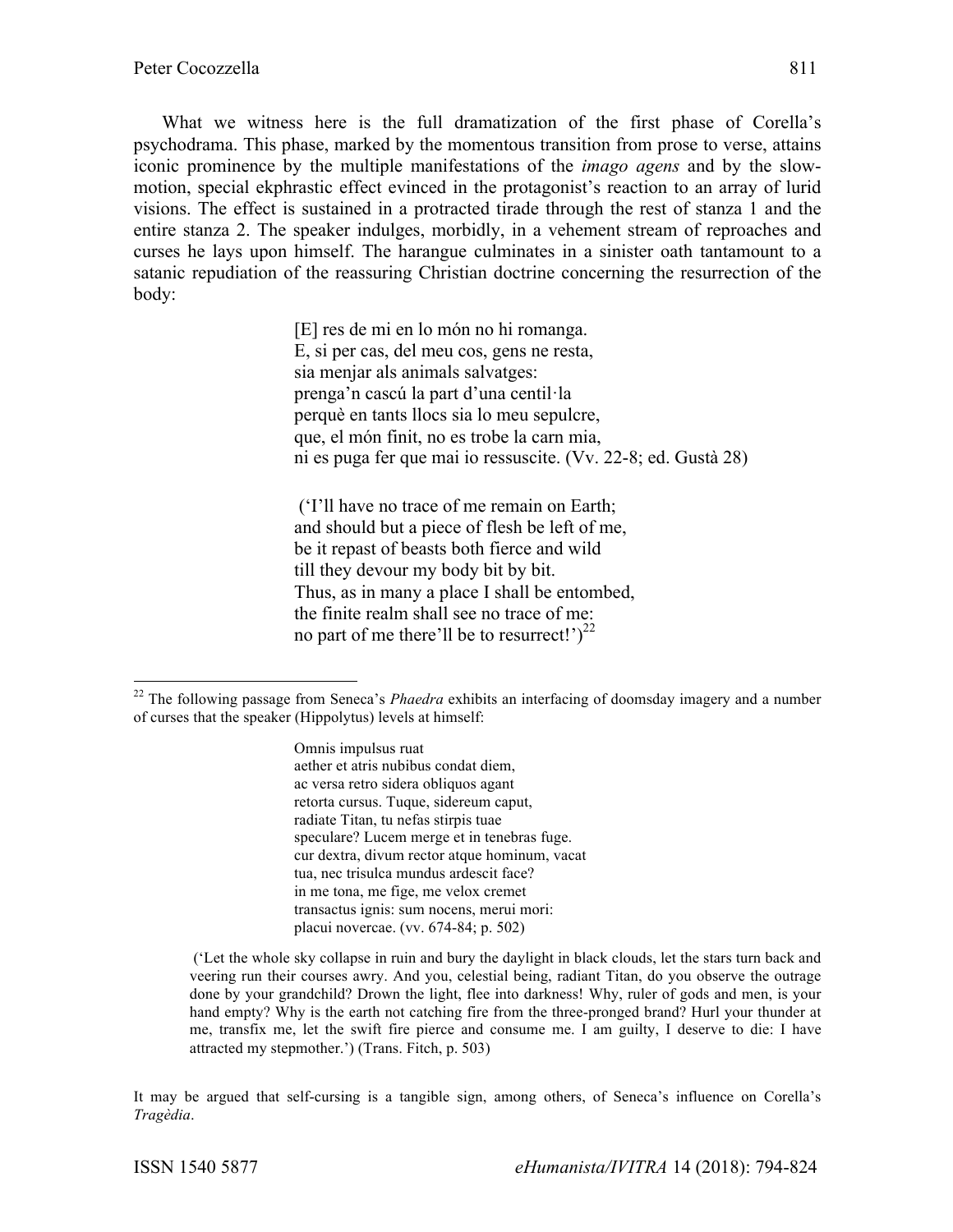In sum, there are two features that stand out in the two stanzas we have just discussed: first, the exploitation of the narrator-expositor's perspective in order to transform psychodrama into a tragic mode à la Seneca; second, the embedding of the *imago agens* into a conspicuous locus, which may be envisaged, in the words of Gaston Bachelard, as "language area" or "poetic space" (Bachelard xxiv). In the first two stanzas that emerge out of the prose of *Tragèdia de Caldesa*, Corella works out a "poetic space" of the psyche within the inner theater of the mind.

Corella's probing into the phenomenology of psychic space paves the way, in turn, for another dimension of spatiality, which is illustrated in the third stanza. The third stanza is preceded by a short passage in prose, which describes Caldesa's compunction ("ab moltes llàgremes, sospirs e sanglots" ['with profuse tears, tears, and sighs']) once she becomes aware that her offended lover is on to her reprehensible deed (ed. Gustà 29). This versified passage, which matches the elevated rhetoric but not the impetuousness of the male protagonist, spells out, supposedly in Caldesa's own voice, her regret accompanied by the desire to expiate her hideous sin. The penance she envisages for herself is harsh and grisly. She ends up portraying herself as a veritable Mary Magdalene. A quotation of the crucial passage is now in order:

> "Clarament veig que, en la mundana orla, Déu no ha fet persona tan culpable: jo us he comés abominable culpa, tal, que en l'infern no trob pena conforme. És-me la mort més dolça que no sucre: si fer se pot, en vostres braços muira. En vós està que prengau de mi venja: si us par que hi bast, per vostres mans espire; o, si voleu; coberta de celici iré pel món peregrinant romera. Déu no farà.que el passat fet no sia; mas, si espe rau esmena de mon viure, jo la faré, seguint a Magdalena, los vostres peus llavant ab semblant aigua." (Vv. 29-42; ed. Gustà 29). ('Clearly I see that in this worldly sphere in God's creation I live in sin and guilt: with horrid sin I have offended you, such that in Hell can't find a fit redress. Now death to me would taste as sweet as honey, if I should chance to die in your embrace. It is your right to take revenge on me: if you so judge, your hands will give me death, or, if you wish, I shall be dressed in sackcloth and, henceforth, roam the world in pilgrimage. God won't undo my past and make it void, but, if you expect of me to amend my life,

I vow to go the way of Magdalene

and wash your feet as she herself would wash them.')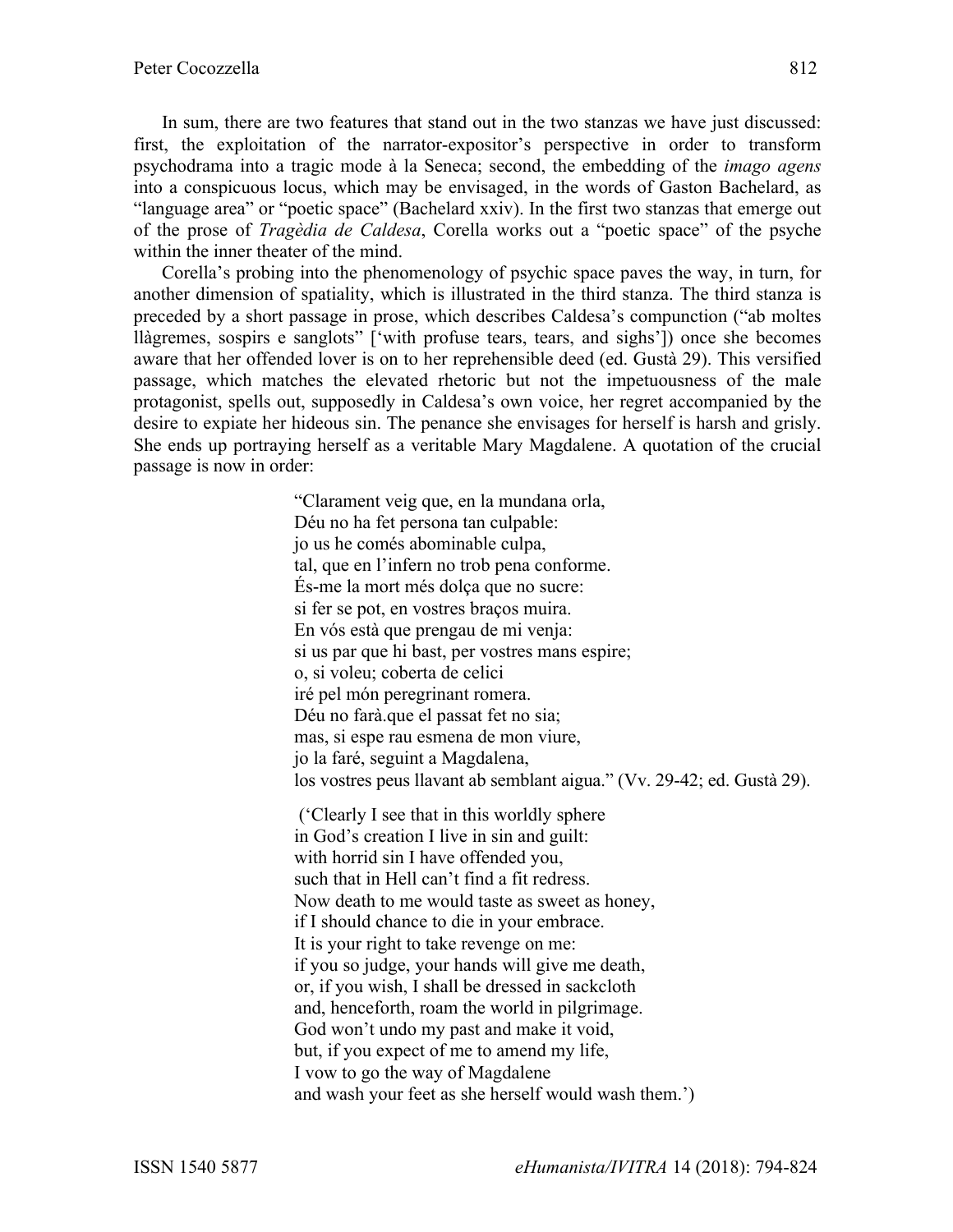Here, two concomitant factors are brought to light: first, the dimension of spatiality I have already referred to; second, the process of idealization implicit in the Caldesa-Magdalene synthesis. The first image is illustrated by the very nature of space transposed to a transcendental level. The psychic space associated with the *imago agens* mutates into its transcendent counterpart, which I propose to designate by the term "place." The journey from "space" to "place" attains to the realm of the spirit or the ideal, eminently suited to the contemplation of an edifying vision: that of the saintly Magdalene and the idealized Caldesa all in one. Thus, the psychic space of the first two stanzas in Corella's *Tragèdia* is complemented by the soulful or spiritual place of the third stanza.

Some further explication is in order about the second factor listed above: with the visionary presentation of Caldesa as a saintly woman, Corella marks the completion of the protagonist's journey from grievous experience to entrancing contemplation. Such a presentation foreshadows another illustrious Cervantian analogue. It brings to mind chapter 10 of part 2 of *Don Quijote*, in which Sancho Panza challenges his bewildered master to believe in a miraculous, though far from obvious transformation of an ordinary peasant woman into the sublime Dulcinea. In his illuminating study of this episode, none other than Erich Auerbach shines the spotlight on Sancho and observes that Quijote's faithful companion "adapts himself to the position of puppet-master with as much gusto and elasticity as he later will to the position of governor of an island" (308). The puppet master identified by Auerbach shows an uncanny ability to transpose the nature of *ficció* à la Martorell and Galba to the level of preternatural existence: precisely the existence of the ideal. The result is a key manifestation of reality-as-it-should-be. By underscoring the protagonist's obsession with the icon of the virtuous lady, Corella anticipates Quijote's *idée fixe* fomented by that "puppet-master," Sancho Panza. In fact Corella assigns a complex role to the narrator-expositor, who evokes as does Sancho, the image of the ideal woman while remaining a susceptible individual, a pre-figuration of the quixotic lover entranced by that image. We may well deduce that Corella's narrator-expositor transforms Caldesa into Magdalene just as Sancho, more than a century and a half later, metamorphoses the aforementioned peasant woman into Dulcinea.

To summarize: the versified passages, which mark the high point of Corella's *letteraturizzazione*, considerably intensify the emotionalism already very much at play in the main body of the composition, the large portion spoken in prose. In the three stanzas Corella plumbs the depths of the psychodrama by illustrating the protagonist's retreat from factual perception to the inner world of obsessive meditation. With morbid singlemindedness, that all-important personage prolongs his introspective journey into the quagmire of resentment and bitterness. Then, unexpectedly, he comes upon an escape route to the vast expanses of the imaginary. It may be argued that in the scene of Caldesa's contrition, encapsulated in the third stanza, the writer depicts, within the gloomy desert of the protagonist's mind-scape, a refreshing oasis of a reality not as it is but as it should or could be.

After the high point so memorably illustrated in the third stanza, the dramatics of Corella's "theater of the mind" spells out an anticlimactic turn. Evidently, the escape into the realm of the ideal or the spiritual ("the soulful place") proves to be short-lived. The vision of the saint in the act of washing Christ's feet is evocative of the illustrations in the devotional literature very much in vogue in Corella's lifetime. The religious vignette that could be a most effective antidote for any of the *imagines agentes* that loom up in the first two stanzas cannot, alas, assuage the grief and resentment of the narrator. We detect,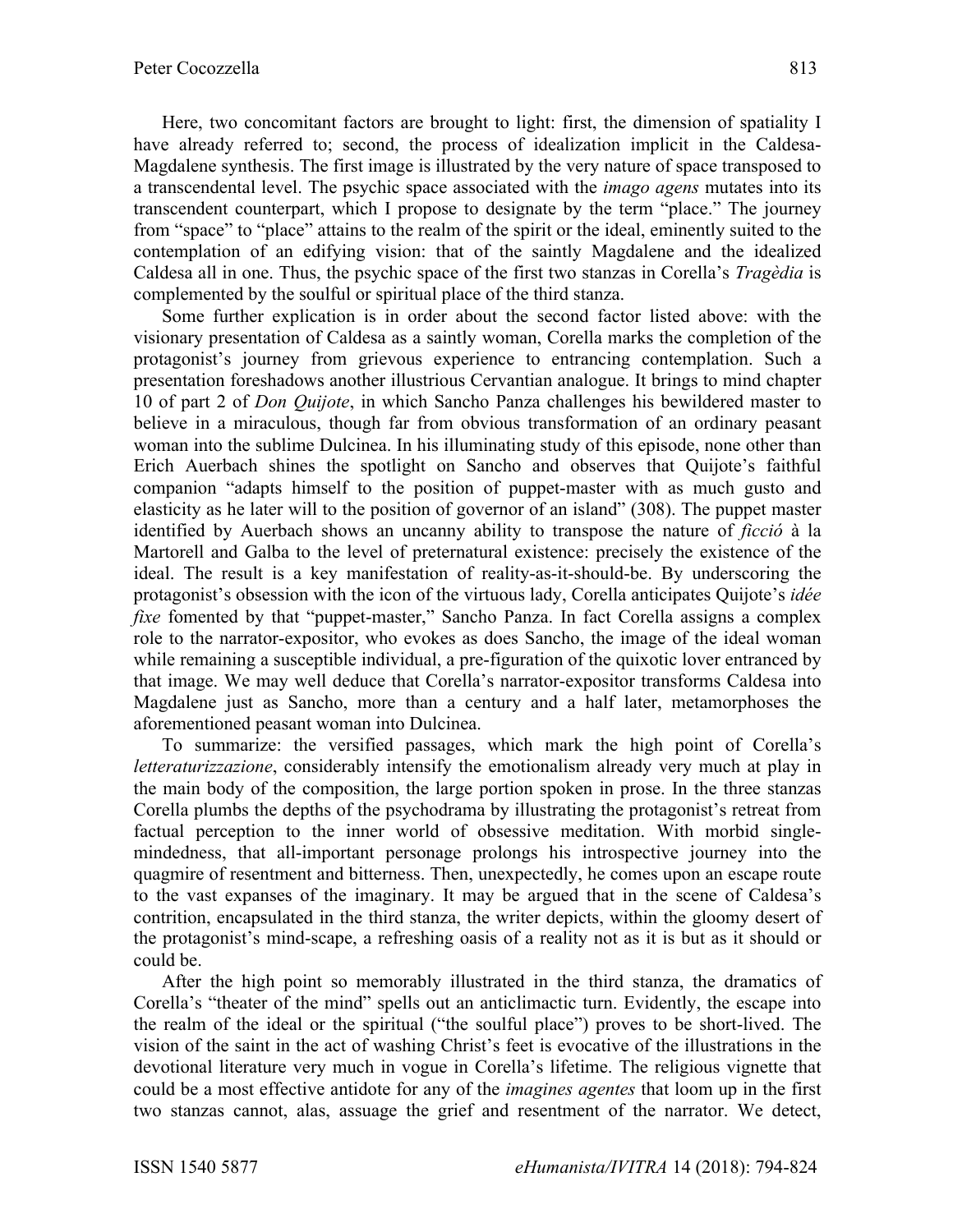nevertheless, a mood of resignation in the melancholic reflection that demarcates the denouement of the entire monologue. The overbearing voice has lost its characteristic resonance. The stentorian remonstrations give way to wistful reverie. A moment of calm ensues, in which the narcissist unabashedly gives free vent to a powerful desire that issues from the very depths of his frustration. Oh that the lady of his dreams could be divided into two bodies, one beautiful and the other ugly! The extraordinary passage reads as follows:

E fóra més alegre, aquesta bella senyora en parts de singular partida, la sua gentil persona ab tan subtil enteniment fos la part mia; e la sua falla e moble voluntat, de falsa estima guiada, cercàs un cos lleig e diforme, en part d'aquell qui indignament l'havia tractada! (Ed. Gustà 29)

('How happy would I be if this beautiful woman could be divided into two parts and her noble person, endowed with subtle understanding, would be my portion, while her deceitful and fickle will, swayed by misguided preference, would inhabit an ugly, deformed body to be allotted to the man that had dealt with her in such a scandalous fashion.')

What emerges to our awareness is a version, this time particularly ingenious, of the dual pattern that should be familiar to us by now:

(1) reality-as-it-is—beautiful body [*bella senyora*], endowed with good qualities [*gentil persona ab tan subtil enteniment*] and bad ones [*falla e moble voluntat, de falsa estima guiada*];

(2) reality-as-it-should be—the beautiful body, graced with virtues, remains the incarnation of the auctorial persona's ladylove, while an ugly body would be created just for the purpose of concretizing the vicious side of Caldesa, destined to "the other man" that has treated her so indecently.

We realize that in its denouement Corella's psychodrama reveals a striking shift from the kind of *Sturm und Drang* that critics unanimously recognize as a sign of decisive influence on the tragic mode revitalized by Roís de Corella. The shift is underscored precisely by the aforementioned resignation and concomitant reflection, inspired not by the author of such works as *Thyestes* and *Hercules Furens* but by a Seneca of a different temper: the Stoic *auctoritas* of the *Epistulae Morales*. Corella calls attention to the telltale semiotics that attest to the conflation of two complementary dimensions of *senequismo*.

There are, in fact, two suggestive signs that Corella employs in order to highlight his insights into the dramatics of tragedy. The first sign consists of the wistful creation (*inventio*) of the ugly body conjured up as the existential correlative of the speaker's disturbing image of a vitiated Caldesa of flesh and blood. There can be little doubt that Corella elicits in his readers a somber meditation on the speaker's inability to resolve the dichotomy of the two bodies into a blissful stereoscopic outcome. The two visions of Caldesa –one attractive, the other repulsive– do not come together into an integrated, holistic portrait. Rather, the two incompatible images stand out as symbols of a split self. The split self, in turn, attests to the schizoid symptoms that, in Corella's case, determine the tragic condition. Corella's protagonist is hard put coming to terms with the uncomfortable ambiguity inherent in his existential bond with his image of Caldesa. He feels the urgent need to reconcile himself to the tension, which besets him no end, between the Caldesa,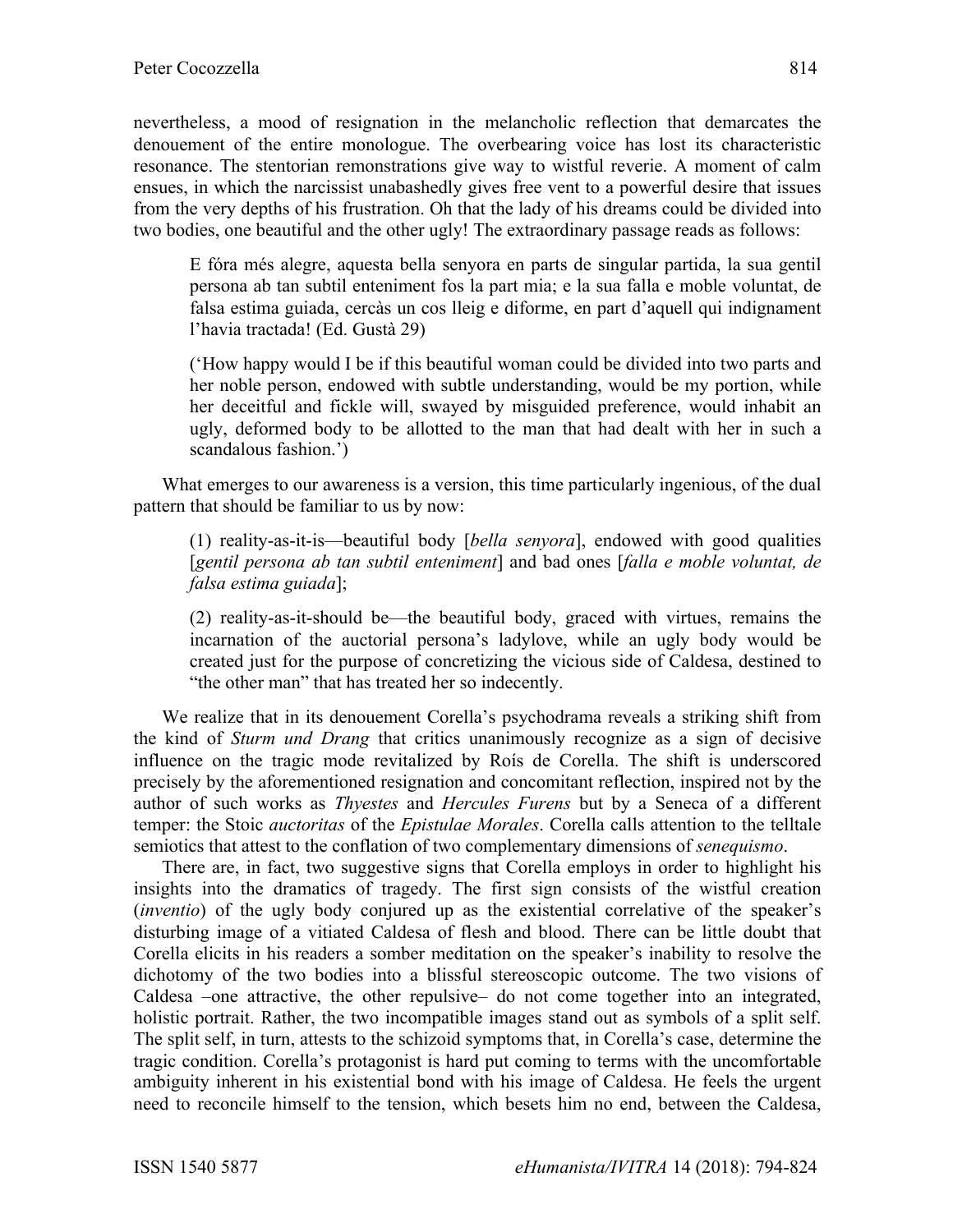physically beautiful but morally flawed, and the perfected damsel, free of blemishes of any kind, whether physical, moral, or psychological. In short, the ambiguity perceptible at first blush in the portrait of Caldesa turns out to be a reflection of the unsettling indeterminacy that gnaws at the very fibers of the protagonist's sense of self-consciousness. Ultimately, the narrator-expositor's constant attempts to look outside himself become frustrated by the urgent exigencies of an obsessive meditation concomitant to his introspection into the confines of the self.

There is, as I have indicated, a second distinctive sign in the semiotic configuration of Corella's complex textuality. Corella's *Tragèdia* may be described as a rich tapestry of nuanced denotations and connotations intertwined with the woof and warp of two main strands. These interact in the evolution of a leitmotif that starts in the form of a query and ends in the manner of a response. The query is formulated in the very first paragraph as a two-pronged question:

¿Com, doncs, serà causa de tanta dolor escriure's puga? ¿Quin paper soferrà ésser tint de lletgea de tant crim? (Ed. Gustà 25)

('How, then, can anyone explain the reason for writing about my intense suffering? What sort of paper will withstand enough ink to describe such a sordid deed?')

The response comes in the last sentence of the protagonist's monologue:

Acceptant la ploma, que sovint greus mals descansa, la present ab ma pròpia sang pinte, perquè la color de la tinta ab la dolor que raona se conforme. (Ed. Gustà 29)

('I picked up the pen, which often soothes the severe pangs of grief, and depicted the present story with my own blood. Let the color of this ink conform to the sad episode it recounts.')

The protagonist leaves us in suspense, absorbed as we are in the contemplation that complements our detailed analysis of a momentous literary event. In that event resides the impression very hard to explain or rationalize and even harder to dispel from our minds: the act of writing, as an existential correlative of a theatrical performance, manifests in itself the dynamic of a catharsis. What lies at the heart of Corella's masterpiece is precisely the catharsis that accompanies Miguel de Unamuno's lifelong meditation on *el sentimiento trágico de la vida* ('the tragic sense of life').

## **5. Conclusion**

As my discussion comes to a close, I would call attention to the notion of psychodrama, which merits, I submit, consideration as a substantial contribution, hitherto unacknowledged, to the scholarship on Joan Roís de Corella. A close study reveals that *Tragèdia de Caldesa* belongs to the age-old tradition that stretches from the heyday of Roman civilization to the beginning of the Renaissance. As Jody Enders demonstrates, that tradition attests to a protracted process of what this scholar proposes to call *letteraturizzazione* –the mutation that is, from ancient forensic oratory to a feat of literary creativity, such as the one illustrated by some salient examples of the interior monologue featured in Chrétien de Troyes's *Cligés*. What motivates my argument is the intention to show that Corella is an eminent exponent of *letteraturizzazione*– the complex phenomenology, that is, that informs the monologue of his *Tragèdia*, precisely his psychodrama par excellence.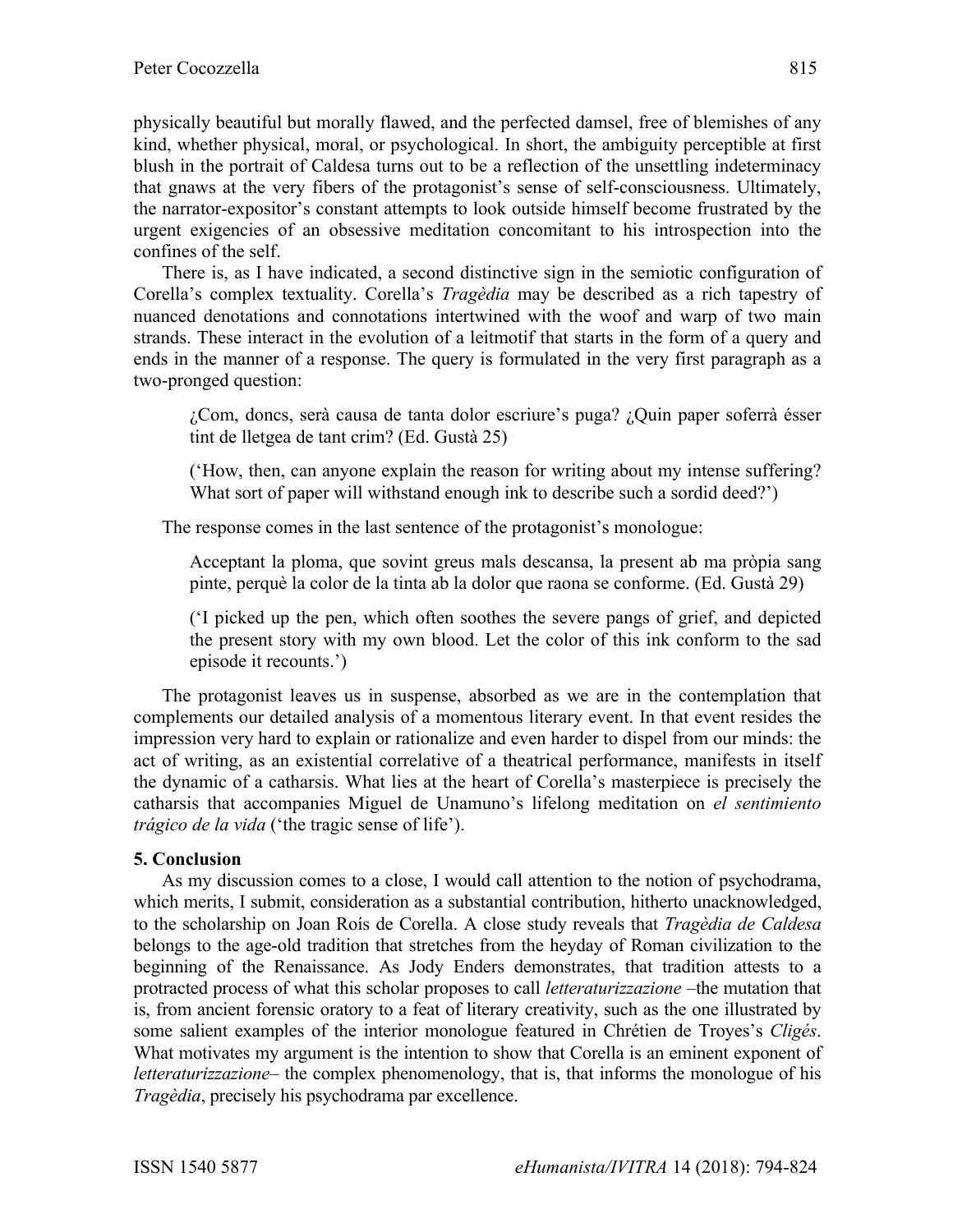I have attempted to underscore the significance of the narrator-expositor's role, which happens to shed considerable light on Corella's overall dramatics. I have been able to identify three phases of the "theater of the mind" connatural to that role. Each of the first two phases epitomized in the versified portion of *Tragèdia de Caldesa* exhibits a spatiality of its own: immanent in the first two stanzas, transcendent in the third. I have labeled the former and latter domain, respectively, "psychic space" and "spiritual or soulful place." Phase 3, demarcated by a return to Corella's trade-mark prose, often referred to as "valenciana prosa," occupies the denouement proper of *Tragèdia*. Here we get the sense of the proverbial silver lining in the dark cloud. This section reflects a remarkable change of mood, which I propose to call "Stoic rebound" –a mood of resignation and equanimity, tantamount to a deep appreciation of *consolatio philosophiae*. We see, then, that the narrator-expositor maps out his own journey from the hyperemotional reaction to the *imago agens* (phase 1) to the rapture of contemplating the sainted ladylove (phase 2) until he comes to rest in the *consolatio* of dispassionate musings of the "Stoic rebound."

Closely related to the protagonist's journey I have just sketched out is Seneca's profound influence on *Tragèdia de Caldesa*. The pronounced aspect of Corella's *senequismo*, which critics at large have duly recognized, is, of course, nothing new.<sup>23</sup> This notwithstanding, I would point out a major issue to which critics have not devoted the attention it clearly deserves. I would argue that Seneca's preponderant presence constitutes in itself a reliable index of theatricality. In support of my argument I would refer to the following observation by John G. Fitch, accomplished editor and translator of Seneca's plays:

Senecan drama is a drama of the word. Its speeches are eloquent, forceful, delighting in the language and in the poetic medium. Their fluency reflects the rhetorical training which Seneca received ... Senecan rhetoric, like that of the Elizabethan dramatists, makes a virtue of excess, in the sense that its excesses match excesses of emotion and attitude in the *dramatis personae*. Above all, the script of Seneca's dramas demands performance, as much as a musical score does. At the very least, the reader needs to imagine this poetry spoken on the living voice, in order to gain some sense of its intoxicating richness. (1-2)

In light of Fitch's commentary we can readily appreciate the ingenious technique by which, in the section we have identified as phase 1 of *Tragèdia de Caldesa*, Corella deftly translates the diction emblematic of Seneca's tragic mode into a highly efficient instrument of the protagonist's psychodrama. Fitch's obiter dictum about the Elizabethan dramatics is particularly revealing as it brings to mind at least one impressive analogue foreshadowed by a factor we have already singled out: the conflation of cataclysmic imagery and jarring self-imprecation. The analogue in question is found in act 3, scene 2 of Shakespeare's *King Lear*, where the pathetic and yet majestic old man, in true Senecan form, vents his rage in explosive speech that fills the entire stage. $^{24}$ 

Blow, winds and crack your cheeks! Rage! Blow!

<sup>&</sup>lt;sup>23</sup> For a broad scholarly overview of this subject, see Martos's aforementioned essay ("Sèneca i Roís de Corella") and the informative study by Pujol.<br><sup>24</sup> Let's quote here a sample of Lear's unforgettable words:

You cataracts and hurricanoes, spout

Till you have drench'd our steeples, drown'd the cocks!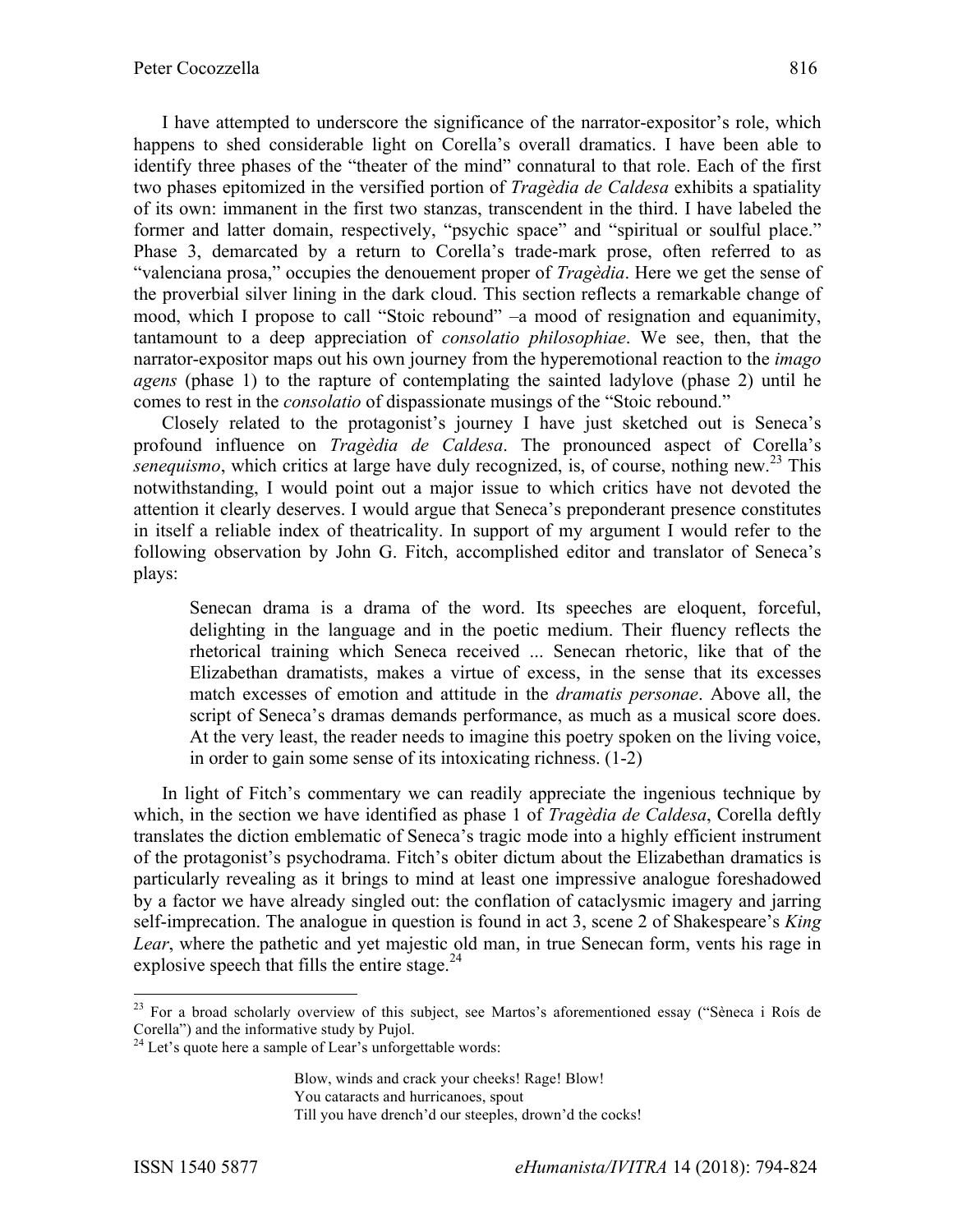In addition, Corella uses to best advantage Seneca's manner in order to channel the primordial dramatic thrust that, as we have seen, Enders calls *actio*. Now we may add as factor kindred not only to *actio* but also, ultimately, to the mechanics of Corella's psychodrama the function of the so-called *forza icastica* that Elisa Aragone adduces apropos of the style of Rodrigo Cota, an illustrious pioneer of modern Spanish theater (Aragone 54, Lázaro Carreter  $73-5$ ).<sup>25</sup>

It is well to take another look at the denouement that Corella devises for his ingenious psychodrama. In this section, which I have identified as phase 3, Corella applies a personal spin to a factor of unmistakable Senecan vintage. The factor stems from an ethical orientation that Fitch describes in the following terms:

Belonging to the branch of Stoicism concerned with ethics, [Seneca's philosophical writings] set themselves to the practical purpose of curing humans of emotional turmoil. (Fitch 22)

What is truly remarkable is that Corella emulates this "practical purpose" in a wholehearted manner, such as Seneca himself would not admit in his own plays. In these Fitch underscores the conspicuous absence of Seneca's Stoicism:

It should not be assumed, from the examples of certain Greek and Shakespearian tragedies, that tragedy necessarily ends with a movement towards correction or redemption; indeed one could argue that Senecan drama, where there is almost never such a movement, represents a purer form of the genre. (Fitch 26)

Corella, then, brings to light a full-blown *senequismo* absent in Seneca's own plays: he fashions a plot that hits the rock bottom of the tragic condition and still leaves room for the "silver lining." In the very experience of tragedy he allows for a Stoic rebound or upturn in the possibility of a purge of noxious passions or, to borrow Fitch's phrase, "a movement toward correction or redemption." Implicit in that movement there is yet another analogue: one that Shakespearean scholars perceive in the denouement of *King Lear*. Worth quoting in full are the following prefatory observations proffered by one of the editors of that nonpareil tragedy:

So far as the main character is concerned the play might be called, not the tragedy, but the redemption of King Lear... Lear's redemption is not wholly accomplished until his reunion with Cordelia. Then at last he throws off forever the kingly robe of

> You sulph'rous and thought-executing fires, Vaunt-couriers to oak-cleaving thunderbolts, Singe my white head! And thou, all-shaking thunder, Smite flat the thick rotundity o' th' world! Crack nature's moulds, all germens spill at once, That makes ingrateful man! (3.2.1-9) (P. 798)

<sup>&</sup>lt;sup>25</sup> In the context of my argument I interpret *forza icastica* to denote the power of projection that emanates from compressed language as an expression of the surge of emotion and the upheaval of passion. For the sake of a full discussion it is well to take into account the following definition of "icastico" found in Aldo Gabrielli's *Grande dizionario italiano* [Hoepli]): "che ritrae la realtà così come appare, con grande evidenza rappresentativa."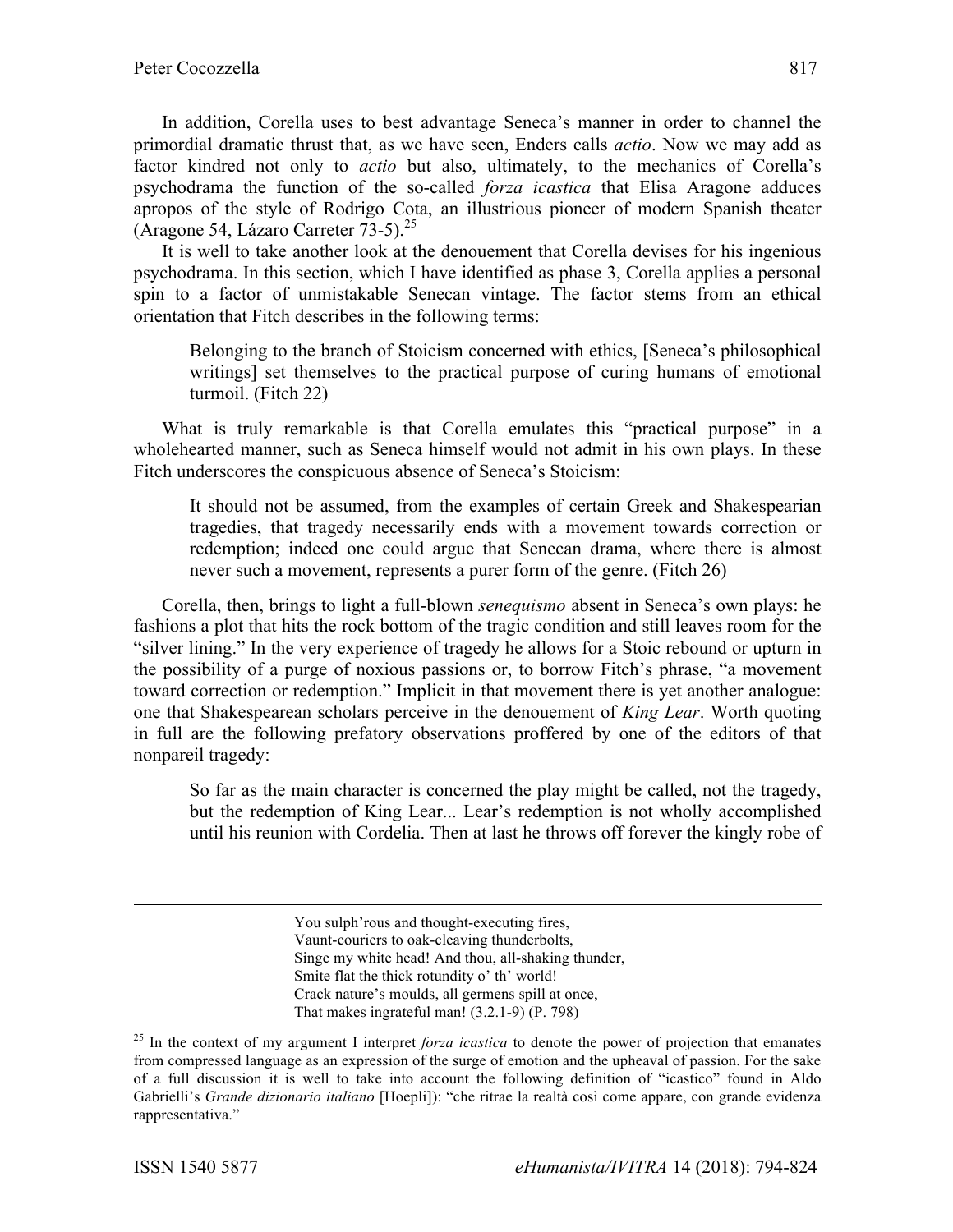pride and self-will and appears the simple man, owning his weakness, begging forgiveness, and asking for nothing in the world but his daughter's love.<sup>26</sup>

In Corella's tragedy of full-scale *senequismo* the motif of redemption resides in the protagonist's asking for nothing in the world but the love of Caldesa, subjected, in true Stoic form, to a process of beautification not so much of a physical as of an ethical nature.

An appropriate corollary to be derived from these reflections I offer as a conclusion of my study is a response to the pointed question that the Italian Catalanist, Annamaria Annicchiarico, asks apropos of Corella's masterpiecd: "Perché tragedia?" ('Why tragedy?')<sup>27</sup> For Annicchiarico and the other voices of the prevailing trend of criticism on Corella, the answer, dispatched in short order, runs as follows: Corella abides by a pattern championed by none other than the author of the *Divine Comedy*. The pattern is based on a stark profile of the tragic mode, defined in terms of a happy beginning and a very sad, often catastrophic ending. As Dante himself puts it in his *Espistola* to Cangrande della Scala, "tragedia in principio est admirabilis et quieta, in fine seu exitu est fetida et horribilis" ('at the beginning tragedy is admirable and peaceful; at the end or in its resolution it is repulsive ad horrific') (*Opere* 1390: *Epistola* 13.10). In rebuttal to this vision of tragedy we can now point out that the Stoic rebound and upturn evinced in Corella's denouement do not jibe with the qualities "fetida et horribilis" underscored by Dante. Hence Dante's definition does not apply to the overall Stoic orientation of Corella's plot.

Another likely rebuttal has to do with the full recognition of Seneca's commanding presence. The current trend of criticism on Corella attests to the uppermost consideration that a number of scholars accord to Seneca's towering presence in Corella's distinctive version of the monologue. In my judgment, it is unfortunate that these scholars remain impervious to any reasonable inference validated by their own unanimous agreement as to Seneca's powerful influence. In fact, they staunchly maintain that even a palpable familiarity with the most influential dramaturge of Roman antiquity could not inspire Corella to compose a full-fledged theatrical piece. Indeed, Josep Lluís Martos, one of the most assiduous researchers of Corella's sources, peremptorily circumscribes discussion on that author's obvious assimilation of Seneca's dramatics. Here is how Martos categorically dismisses any consideration of *Tragèdia de Caldesa* as a bona fide tragedy:

Francisco Rico deixava clar que la concepció corellana de la *tragedia* era purament medieval i, tot i que havia llegit i aprofitat les tragèdies de Sèneca, poc els devia des d'una perspectiva de gènere ... Per tant, el gènere *tragedia* no és un dels arguments que refereriré per a la influencia senequiana en l'obra de Joan Roís de Corella. ("Séneca i Roís de Corella" n. 2.)

('Francisco Rico has shown clearly that Corella's notion of *tragedia* is strictly medieval and, although Corella read and used to best advantage Seneca's tragedies, he was not indebted to them as far as genre is concerned... For this reason, the genre of tragedy is not one of the topics I will take up apropos of Seneca's influence on Corella's works.')

<sup>&</sup>lt;sup>26</sup> See p. 776 of the edition listed in the bibliography below.<br><sup>27</sup> The question appears in the very title of Annicchiarico's seminal essay. See n. 2 above.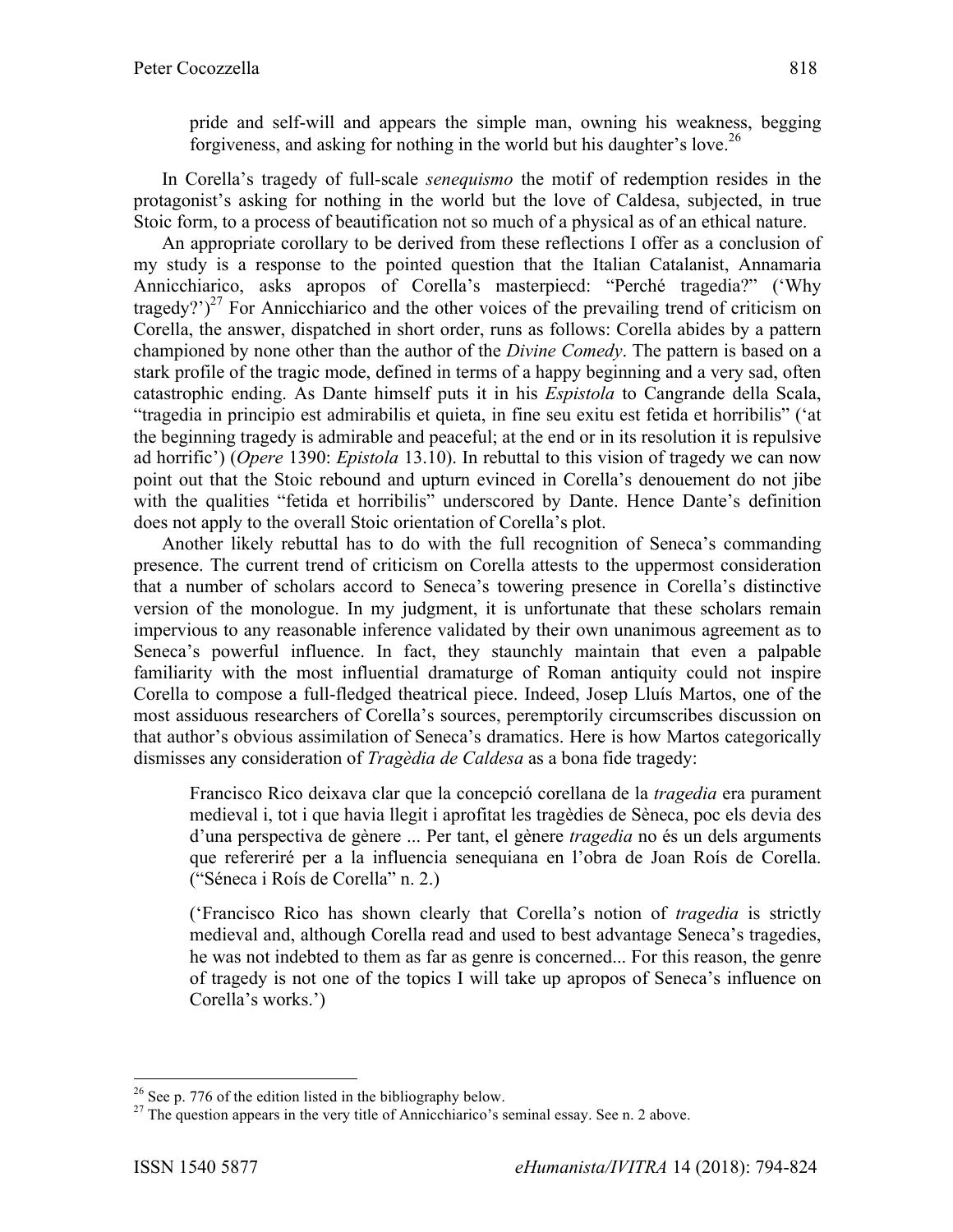Martos stakes his position on what he regards as an apodictic proposition. Not unlike Annicchiarico, he would oblige us to face up or bow down to an *ipse dixit* not to be questioned.

This notwithstanding, Martos himself catches a glimpse of a fresh approach that beckons beyond the path of the conventional, positivistic search of specific sources. Of course, the inevitability and indispensability of that path is beyond question. There can be no denial, all the same, that, on occasion, the research that yields an abundance of raw data leads to an impasse because of a less than satisfactory explanation of what those data signify. In order to clinch my argument, suffice it to quote one of Martos's illuminating declarations. Here is how, according to Martos, Corella comes to the apex of his creative genius after assimilating especially in his *Tragèdia* an impressive number of sources, documented, to be sure, in conformity with the strictest positivistic protocol:

Es un momento álgido en la producción de Joan Roís, en el que, desde la yuxtaposición de fuentes, ha evolucionado hasta el cambio de perspectiva en el uso de motivos, argumentos y géneros, a través de un proceso de reflexión que busca clara e, incluso, obsesivamente la innovación. ("March en Corella" 33)

('It is a crucial moment in the literary production of Joan Roís. Now the author has progressed from the juxtaposition of sources to a change in perspective regarding the use of motifs, arguments, and genres. This change he accomplishes thanks to an act of reflection, by which he strives for innovation with clear and even obsessive purpose.' $)^{28}$ 

It is fair to say that the irresistible drive toward innovation that Martos intuits in Corella's artistic endeavor, far from precluding, actually invites discussion on a topic such as the one to which I devote the present essay. Let us bear in mind that the "momento álgido" crowning Corella's obsessive quest for innovation must be but a short step away from the eureka moment that climaxes the act best described by the Latin term *inventio* in its double acceptation of discovery and creation all in one. In the final analysis we may observe that Corella concretizes his *inventio* in discovering the attributes and creating the organism of a text well suited for the representation on the boards. Demonstrably, what Corella achieves is the full theatricalizing of tragedy. Corella's momentous, not to say revolutionary innovation is precisely the *inventio* of what turns out to be his own version of the tragic mode.

What I have tried to show is that Corella's *inventio* pertains to a hyper-Senecan or preter-Senecan tragedy conceived strictly from the perspective of the protagonist in the role of narrator-expositor. That notion of tragedy involves not only the fall caused by a hamartia of the protagonist's utter abandonment to one raging passion or another but also a Stoic upturn that consists in the protagonist's ability to rise above depression and despair and find comfort in the vision of a redeemed or regenerated ladylove.

At this point we may take another look at the Shakespearean analogues we have already called attention to. We realize that the Senecan factors –the "recurso hiperbólico" ('use or the hyperbole'), the "patetismo" ('pathos'), the "vehemencia" ('vehemence'), and the like–

<sup>&</sup>lt;sup>28</sup> Martos adduces incontrovertible evidence of Corella's borrowings from March, Ovid, Seneca, Boccaccio, not to mention "ecos bíblicos y antropológicos" (see n. 20 above).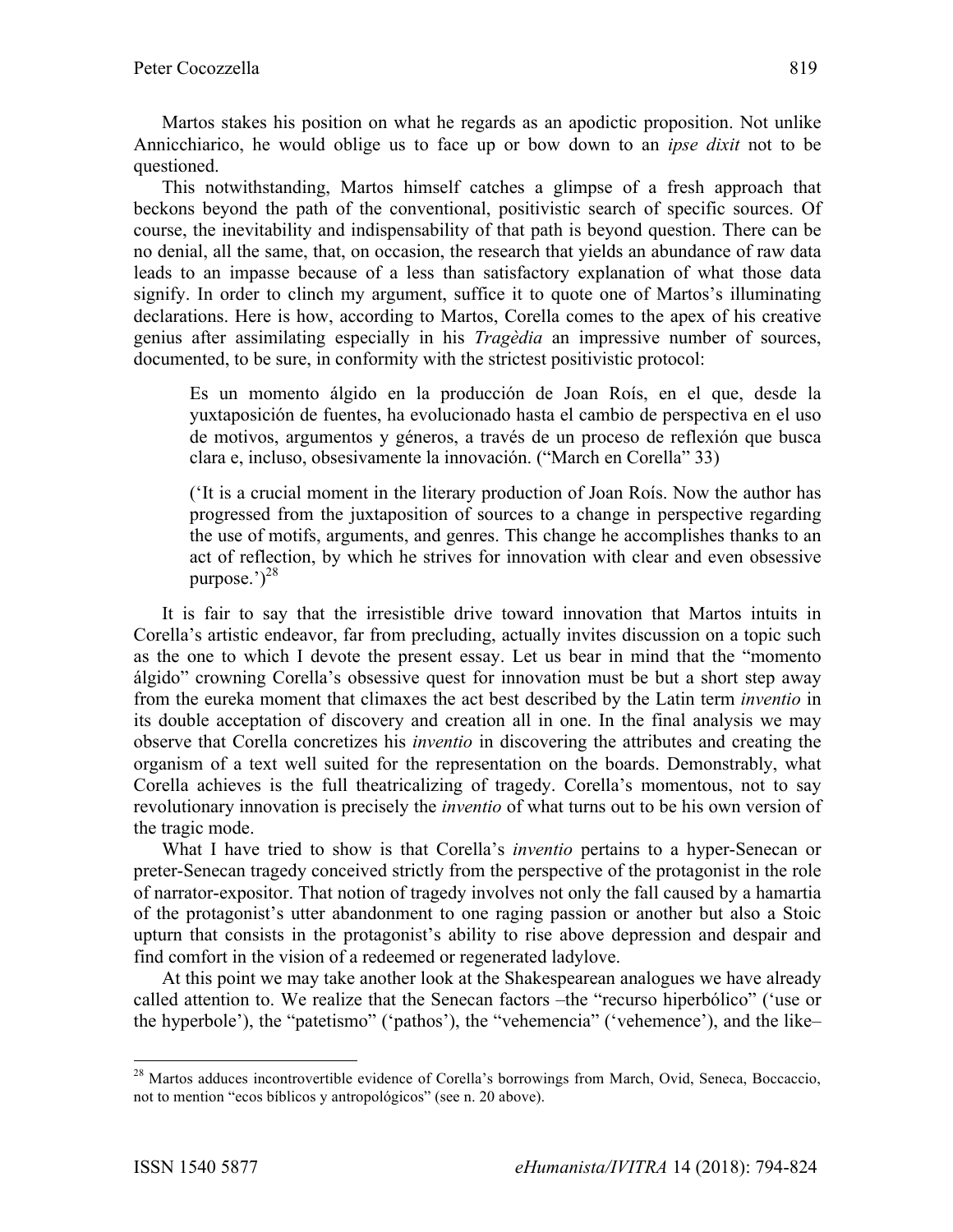that undergird Martos's seminal studies are the determinants of the performative and performable qualities of Corella's composition. Interestingly enough, no less an authority than T. S. Eliot recognizes these very qualities as instrumental in the birth of Elizabethan theater. We would not go amiss in profiling Corella's *Tragèdia* as a sui generis play, which foreshadows the phenomenology of Seneca's role in one of the most splendid periods in English literature. The profile does not imply necessarily direct influence. It signals, all the same, no small achievement for a Valencian author of the golden age of Catalan letters.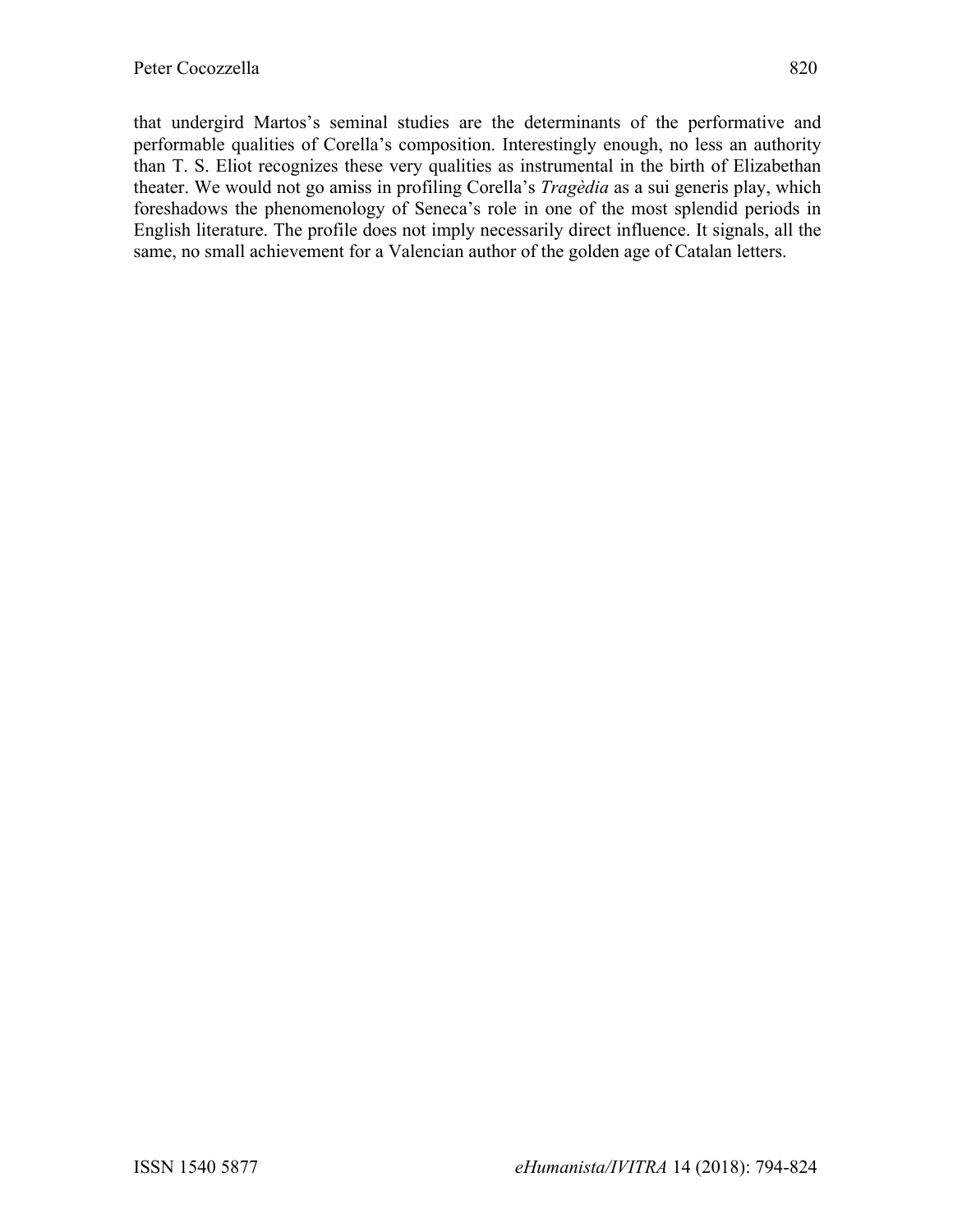### **Works Cited**

Aguilar i Montero, M. "Claus interpretatives de la ficció de la viuda en el *Tirant lo Blanc*." Accessed 31 July 2007.

<http://parnaseo.uv.es/Tirant/Butlleti.7/Article.Aguilar.Viuda.htm>

- Alighieri, D. *Epistola XIII*. In *Opere*. Ed. M. Porena & M. Pazzaglia. Bologna: Zanichelli, 1966. 1382-1405.
- Alonso, D. "*Tirant lo Blanc*, novela moderna." *Comentarios de textos.* Vol. 8 of *Obras completas*. Madrid: Gredos, 1985. 499-536. 9 vols. 1972-1989.
- Annicchiarico, A. "Perché tragedia?: Il giocho delle ambiguità nella *Tragèdia de Caldesa* di Joan Roís de Corella." *Boletín de la Real Academia de Buenas Letras de Barcelona* 43 (1991-1992): 59-79.
- Aragone, E. Introduction. In *Diálogo entre el Amor y un Viejo*. Firenze: Felice Le Monnier, 1961. 9-63.
- Archer, R. *Aproximació a Ausiàs March: estructura, tradició, metàfora*. Barcelona: Empúries, 1996.
- Auerbach, E. *Mimesis: The Representation of Reality in Western Literature*. Trans. Willard Trask. Garden City, NY: Anchor-Doubleday, 1957.
- Bachelard, G. *The Poetics of Space*. Trans. M. Jolas. Boston: Beacon Press, 1969.
- Badia, L. "L'ascenció irresistible de l'astre literari de Joan Roís de Corella: cinc anys de bibliografía (1993-1997)." *Llengua & Literatura* 10 (1999): 402-416.
- ---. "Materiales para la interpretación de la obra literaria de Joan Roís de Corella." *Filología Románica* 6 (1989): 97-109.
- ---. "El Tirant en la tardor medieval catalana." In *Actes del Symposion Tirant lo Blanc*. Ed. Institució de les Lletres Catalanes. Barcelona: Quaderns Crema, 1993. 35-97.
- Bearden, E. B. *The Emblematics of the Self: Ekphrasis and Identity in Renaissance Imitations of Greek Romance*. Toronto: U. of Toronto P, 2012.
- Boase, R. *The Troubadour Revival: A Study of Social Change and Traditionalism in Late Medieval Spain*. London: Routledge & Kegan Paul, 1978.
- Boro, J. Introduction. *The Castell of Love: A Critical Edition of Lord Berners's Romance*. Ed. J. Boro. Tempe, AZ: Arizona Center for Medieval and Renaissance Studies, 2007. 1-90.
- *El cancionero del siglo XV: c. 1380–1520*. Ed. B. Dutton. 7 vols. Salamanca: Universidad de Salamanca, 1990–1991.
- Cantavella, R. "On the Sources of the Plot of Corella's *Tragèdia de Caldesa*." In *The Medieval Mind: Hispanic Studies in Honour of Alan Deyermond*. Ed. I. Macpherson, & R. Penny. London: Tamesis, 1997. 75–90.
- Chiner, J. J. "Aportació a la biografia de Joan Roís de Corella: noves dades sobre el seu naixement i la seua mort." *Caplletra* 15 (tardor 1993): 49–62.
- Cocozzella, P. "Ausiàs March's and Martorell's Egocentric and Historicist Modes." In *The Catalan Contexts of Columbus (Proceedings of the Third Catalan Symposium).* Ed. J. M. Solà-Solé. New York: Peter Lang, 1994. 19-48.
- ---. "Dramatic Monologue and Isidorian Paradigm: The Latent Theatricality of Spanish Love-centered Literature of the Fifteenth Century." In *La scena materiale: Oggetti e pratiche della rappresentazione nel teatro medievale*. Ed. T. Pacchiarotti & L. Kovács*.* Alessandria: Edizioni dell'Orso, 2015. 405-23.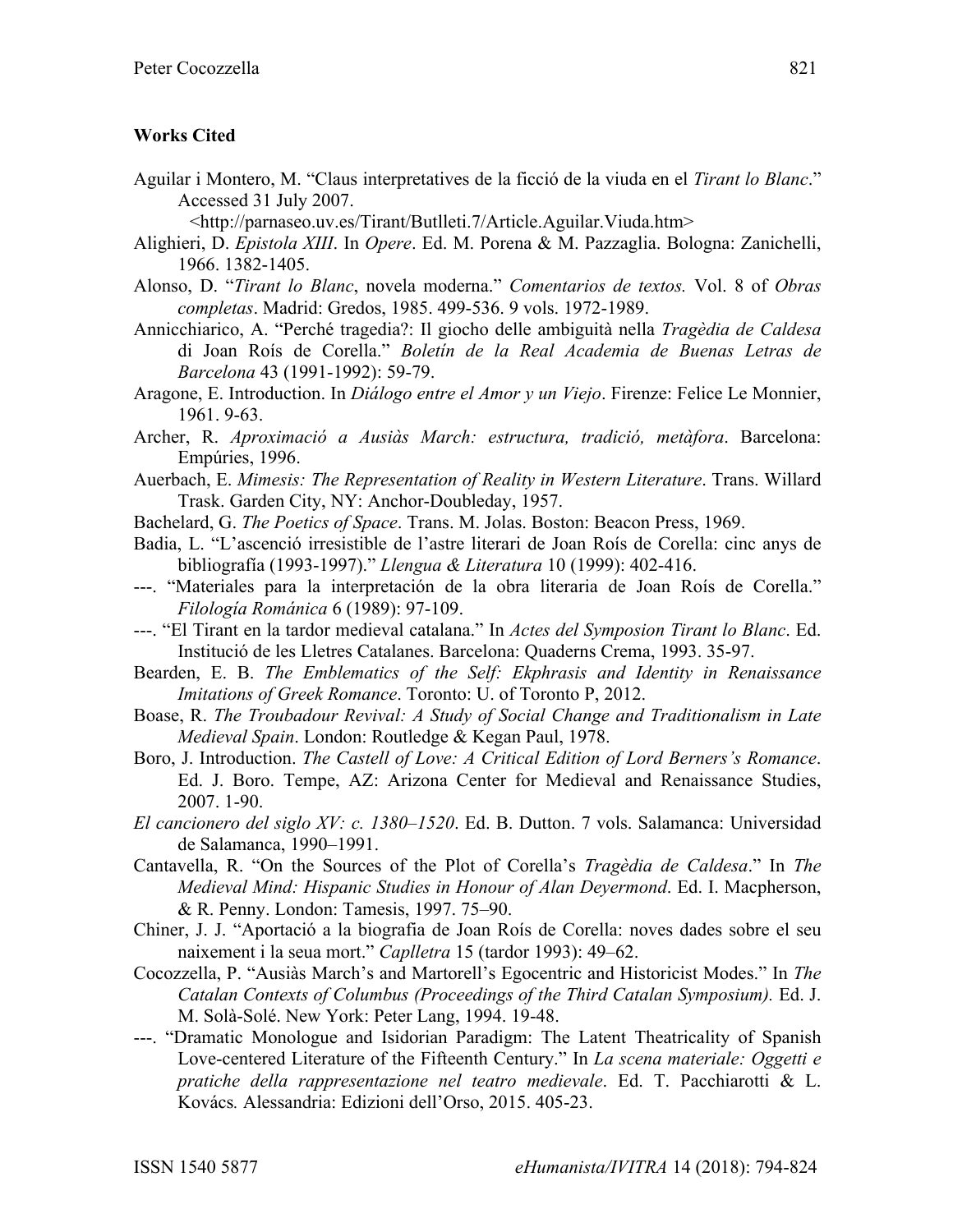- ---. "Ekphrasis and the Mirrored Image: The Allegory of Despair in *La noche* by Francesc Moner, a Catalan Writer of the Late Fifteenth Century." In *Studia Mediaevalia Curt Wittlin Dicata. Mediaeval Studies in Honour Curt Wittlin. Estudis Medievals en homenatge a Curt Wittlin*. Ed. L. Badia, Emili Casanova & A. Hauf. Alacant: Institut Interuniversitari de Filologia Valenciana, 2015. 137-55.
- ---. "From the Perspective of a Narcissistic Lover: Joan Roís de Corella's *Tragèdia de Caldesa*." *Catalan Review* 22 (2008): 229–61.
- ---. "Juan Roís de Corella's *Inventio* of Tragedy: A Valencian Writer's Dramatic Monologue of the Early Renaissance." *Lemir* 19.1 (2015): 475-508.
- *---. Text, Translation, and Critical Interpretation of Joan Roís de Corella's* Tragèdia de Caldesa, *a Fifteenth-Century Spanish Tragedy of Gender Reversal: The Woman Dominates and Seduces Her Lover*. Lewiston, NY: The Edwin Mellen Press, 2012.
- Cortijo Ocaña, A. *La evolución genérica de la ficción sentimental de los siglos XV y XVI: género literario y context social*. London: Tamesis, 2001.
- ---. "The *Tragedy of Caldesa*. Religious Parody or Courtly Mockery?" In *Multilingual Joan Roís de Corella. The Relevance of a Fifteenth-Century Classic of the Crown of Aragon*. Ed. A. Cortijo & V. Martines. Santa Barbara: Publications of *eHumanista*, 2013. 11-25.
- Delgado-Librero, M. C. Introduction. The Mirror *of Jaume Roig: An Edition and an English Translation of MS. Vat. Lat. 4806*. Tempe, AZ: Arizona Center for Medieval and Renaissance Studies, 2010. 1–59.
- Deyermond, A. D. *A Literary History of Spain: The Middle Ages*. New York: Barnes & Noble, 1971.
- ---. "Santillana's Love Allegories: Structure, Relation, and Message." In *Studies in Honor of Bruce W. Wardropper*. Ed. D. Fox, H. Sieber & R. Ter Horst. Newark, Delaware: Juan de la Cuesta, 1988. 75-90.
- ---. *Tradiciones y puntos de vista en la ficción sentimental*. México: Universidad Nacional Autónoma de México, 1993.
- Eliot, T. S. *Essays on Elizabethan Drama*. New York: Harvest-Harcourt, 1956.
- Enders, J. "Memory and the Psychology of the Interior Monologue in Chrétien's 'Cligés'." *Rhetorica* 10.1 (1992): 5-23.
- ---. *Rhetoric and the Origins of Medieval Drama*. Ithaca and London: Cornell UP, 1992.
- Fitch, J. G. Introduction. *Tragedies I*. By Lucius Annaeus Seneca. Ed. and trans. J. G. Fitch. The Loeb Classical Library 62. Cambridge/Massachusetts/London: Harvard UP, 2002. 1-33.
- Fuster, J. *Llengua, literatura, història*. Vol. 1 of *Obres completes*. Barcelona: Edicions 62, 1968.
- ---. "Poetes, moriscos i capellans." In *Llengua, literatura, història*. València: L'Estel, 1962. 315–508.
- Gerli, E. M. "Metafiction in Spanish Sentimental Romances." In *The Age of the Catholic Monarchs, 1474-1516. Literary Studies in Honor of Keith Whinnom, BHS (Special Issue)*. Ed. A. Deyermond & I. Macpherson. Liverpool: Liverpool UP, 1989. 57-63.
- Grilli, G. "*Tirant lo Blanc* e la teatralità." In *Actes del Symposion Tirant lo Blanc*. Ed. Institució de les Lletres Catalanes. Barcelona: Quaderns Crema, 1993. 361-77.
- Hauf, A., ed. *Joan Roís de Corella i el seu temps*. *Caplletra* 24 (spring 1998) [special issue].
- Kennedy, G. *Classical Rhetoric and Its Christian and Secular Tradition from Ancient to*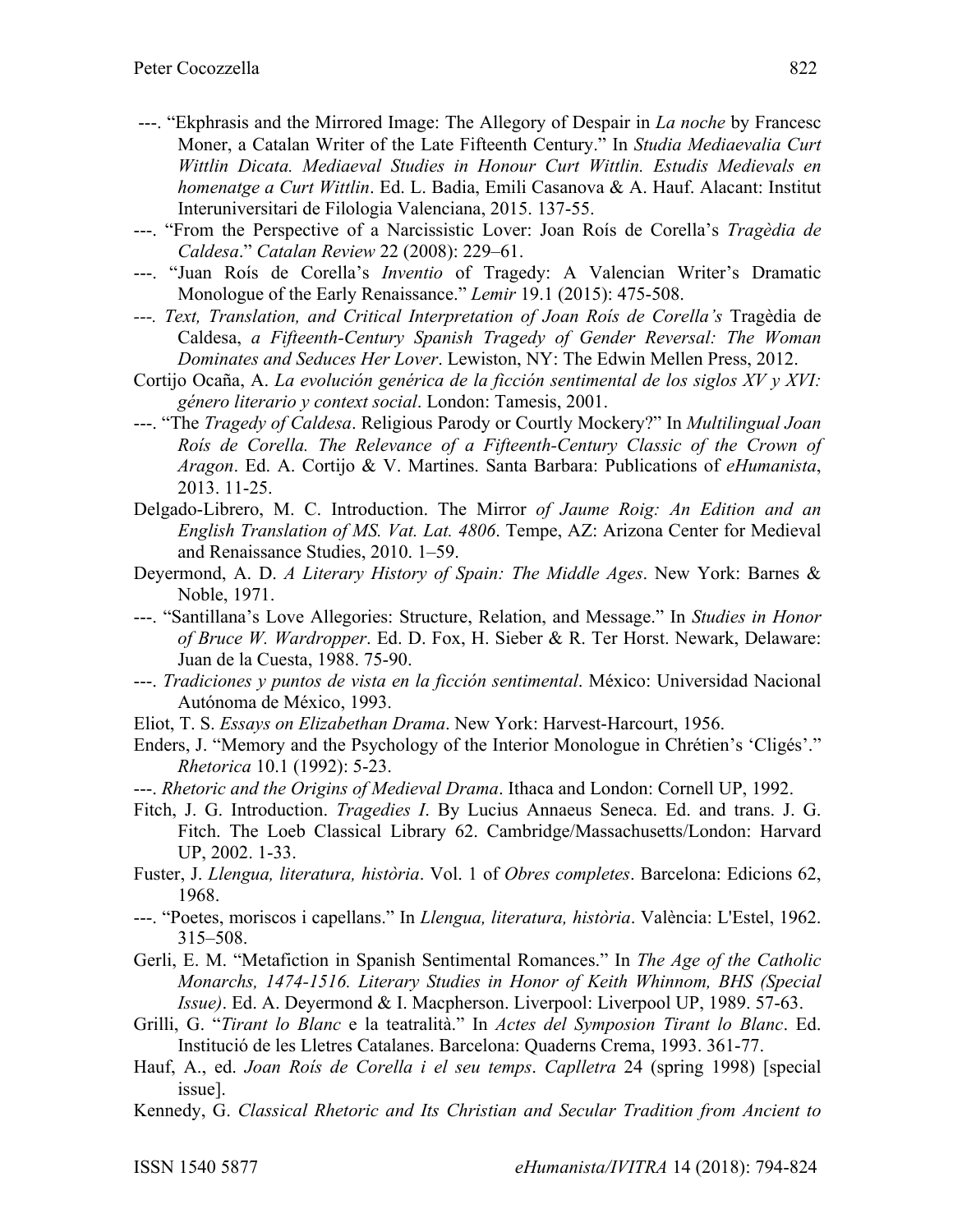*Modern Times*. Chapel Hill: U. of North Carolina P, 1980.

- Kurtz, B. E. "Diego de San Pedro's *Cárcel de amor* and the Tradition of the Allegorical Edifice." *Journal of Hispanic Philology* 8 (1984): 123–38.
- Lázaro Carreter, F. Introduction. *Teatro medieval*. Ed. F. Lázaro Carreter. Madrid: Castalia, 1965. 9-94.
- López Estrada, F. Introducción crítica. *Fuente Ovejuna*. By L. de Vega. Ed. F. López Estrada. 7<sup>th</sup> ed. Clásicos Castalia 225. Madrid: Castalia, 1996. 9-59.
- Mariscal Hay, B. "Gaiferos y su caballo. Avatares de un romance, del *Quijoje* a la tradición oral moderna." *Nueva Revista de Filología Hispánica* 57.1 (2009): 221-30.
- Martines, V. "Comentaris a la bibliografia sobre Joan Roís de Corella." In *Estudis sobre Joan Roís de Corella*. Ed. V. Martines. Alcoi: Marfil, 1999. 5-39.
- ---. *Estudis sobre Joan Roís de Corella*. Alcoi: Marfil, 1999.
- Martínez i Romero, T. *Lo gentil estil fa pus clara la sentència:"* In *De literatura i cultura a la València medieval*. Borriana: Agrupació Borrianenca de Cultura, 1997.
- Martorell, J. & M. J. de Galba. *Tirant lo Blanc*. Ed. M. de Riquer. 2<sup>nd</sup> ed. 2 vols. Barcelona: Seix Barral, 1970.
- ---. *Tirant lo Blanc: The Complete Translation*. Trans. Ray La Fontaine. New York : Peter Lang, 1993.
- Martos Sánchez, J. L. *Fonts i seqüència cronològica de les proses mitològiques de Joan Roís de Corella*. Biblioteca de Filologia Catalana 10. Alacant: Universitat d'Alacant, Departament de Filologia Catalana, 2001.
- ---. "Joan Roís de Corella." *Literatura medieval: segle xv*. Ed. Lola Badia. Vol. 3 of *Història de la literatura catalana*. Barcelona: Enciclopèdia Catalana, Editorial Barcino, Ajuntament de Barcelona, 2015. 211-50.
- ---. "March en Corella: asimilación, perspectiva e innovación en la *Tragèdia de Caldesa*. *Boletín de la Biblioteca de Menéndez Pelayo* 86 (2010): 17-45.
- ---. "La revaluació crítica de Joan Roís de Corella." www.uoc.edu/jocs/3/conferencia/ang/martos2.html. Accessed 15 July 2006.
- ---. "Sèneca i Roís de Corella." In *Actas del IX Congreso Internacional de la Asociación Hispánica de Literatura Medieval (A Coruña, 18-22 de septiembre de 2001)*. Vol. 3. Ed. C. Parrilla & M. Pampín. A Coruña: Toxosoutos, 2005. 131-50.
- Massip, F. "Topography and Stagecraft in *Tirant lo Blanc*." *Mediaevalia* 22 (2000): 83- 131.
- Miguel-Prendes, S. "Reimagining Diego de San Pedro's Readers at Work: *Cárcel de amor*." *La corónica* 32.2 (2004): 7–44.
- Pattison, D. G. "The Theatricality of *Celestina*." In *The Medieval Mind: Hispanic Studies in Honour of Alan Deyermond*. Ed. I. Macpherson & R. Penny. London: Tamesis, 1997. 317-326.
- Pérez Priego, M. Á. "Los infiernos de amor." In *Iberia cantat. Estudios sobre poesía hispánica medieval.* Ed. J. Casas Rigall & E. M<sup>a</sup> Díaz Martínez. Santiago de Compostela: Universidade de Santiago de Compostela, 2002. 307-19.
- Post, C. R. *Mediaeval Spanish Allegory*. Cambridge: Harvard UP, 1915.
- Pujol, J. "El desenllaç tragic del *Tirant lo Blanc*, *Les Troianes* de Sèneca i les idees de tragedia al segle XV." *Boletín de la Real Academia de Buenas Letras de Barcelona* 45 (1995–1996): 29–66.
- ---. "*Tirant lo Blanc*." In *Literatura medieval: segle xv*. Ed. Lola Badia. Vol. 3 of *Història de la literatura catalana*. Barcelona: Enciclopèdia Catalana, Editorial Barcino,